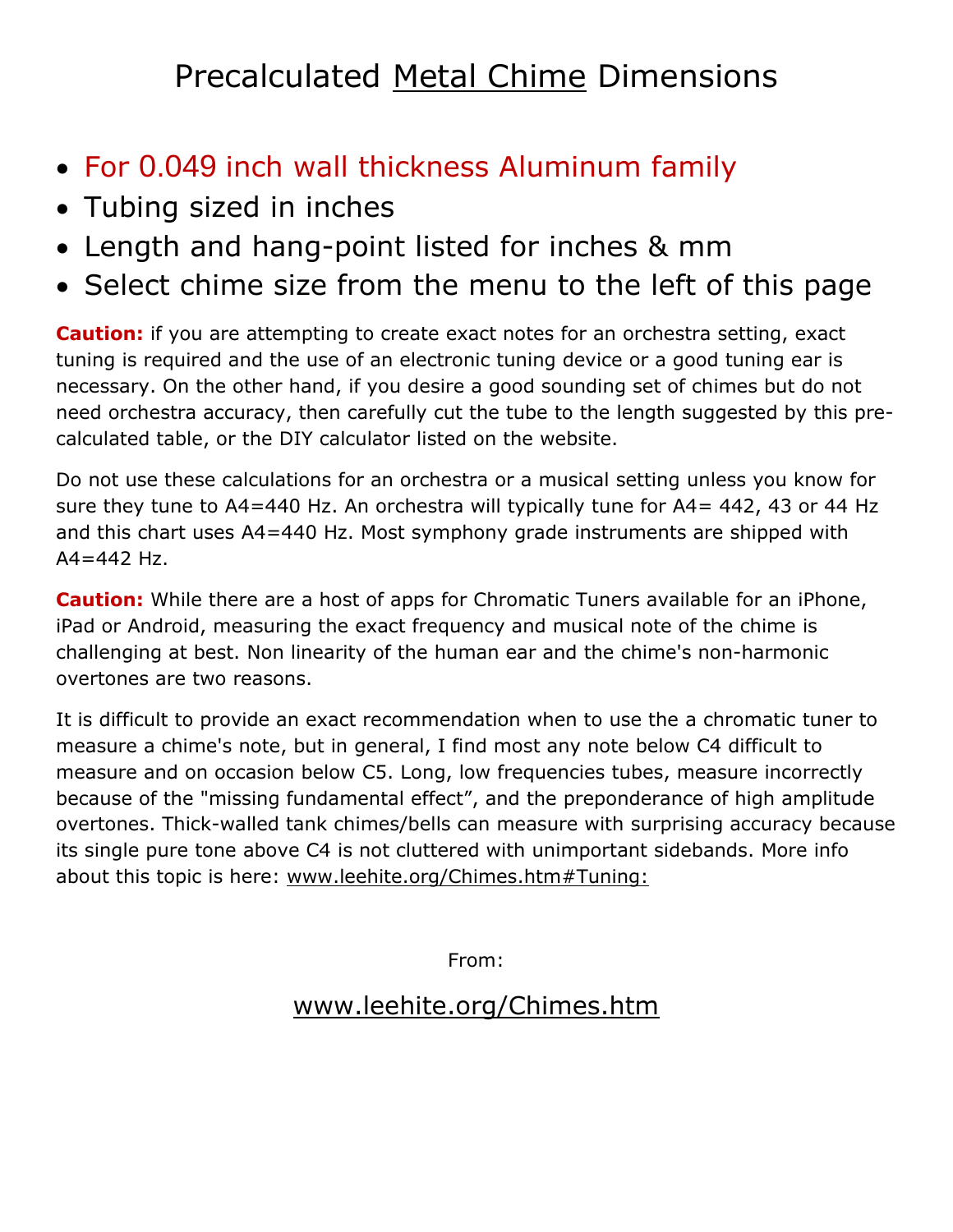| <b>Tubular Wind Chime Dimensions</b><br>Aluminum .049 Wall<br>Nominal size = 1/2"<br>A=440 Hz, tube open at both ends |                 |                                          |                   |                     |                |                                |                  |                         |                                                                                                      |                |              |  |
|-----------------------------------------------------------------------------------------------------------------------|-----------------|------------------------------------------|-------------------|---------------------|----------------|--------------------------------|------------------|-------------------------|------------------------------------------------------------------------------------------------------|----------------|--------------|--|
|                                                                                                                       |                 |                                          |                   |                     |                |                                |                  |                         |                                                                                                      |                |              |  |
|                                                                                                                       | $OD$ inches $=$ | 0.500                                    |                   | ID inches = $0.402$ |                |                                | Material =       | <b>Aluminum</b>         |                                                                                                      |                |              |  |
| <b>Wall = <math>0.049</math></b>                                                                                      |                 | inches                                   |                   |                     |                |                                |                  |                         | * Tubing length calculated for fundamental frequency ** Hang Point is for fundamental frequency node |                |              |  |
|                                                                                                                       | $A = 440$       |                                          | Hang              |                     | Hang           |                                | $A = 440$        |                         | Hang                                                                                                 |                | Hang         |  |
| Octave                                                                                                                | Freq.           | Length *                                 | Point**           | Length *            | Point**        | Octave                         | Freq.            | Length *                | Point**                                                                                              | Length *       | Point**      |  |
| <b>Note</b>                                                                                                           | Hz              | inches                                   | inches            | mm                  | mm             | <b>Note</b>                    | Hz               | inches                  | inches                                                                                               | mm             | mm           |  |
| C <sub>1</sub><br>$C^{\overline{n}}/D^b$                                                                              | 32.70           | 58 15/16<br>57 5/16                      | 13 3/16<br>12 7/8 | 1,495.8             | 335.4          | C <sub>5</sub><br>$C^{\#}/D^D$ | 523.30           | 14 3/4<br>14 5/16       | 35/16<br>$3 \frac{3}{16}$                                                                            | 374.4          | 83.9         |  |
| D                                                                                                                     | 34.60<br>36.70  | 5/8<br>55                                | $12 \frac{1}{2}$  | 1,454.6<br>1,411.8  | 326.1<br>316.5 | D                              | 554.40<br>587.30 | 13 15/16                | $3 \frac{1}{8}$                                                                                      | 363.3<br>353.7 | 81.4<br>79.3 |  |
| $D^{\#}/E^b$                                                                                                          | 38.90           | 1/16<br>54                               | 12 1/8            | 1,372.1             | 307.6          | $D^{\prime\prime}/E^b$         | 622.30           | $13 \quad 1/2$          | 3                                                                                                    | 342.6          | 76.8         |  |
| Ε                                                                                                                     | 41.21           | 1/2<br>52                                | $11 \t3/4$        | 1,332.5             | 298.7          | Ε                              | 659.30           | 1/8<br>13               | 2 15/16                                                                                              | 333.1          | 74.7         |  |
| F                                                                                                                     | 43.70           | 51                                       | 11 7/16           | 1,294.4             | 290.2          | F                              | 698.50           | 3/4<br>12               | $2 \frac{7}{8}$                                                                                      | 323.6          | 72.5         |  |
| $F# / G^D$                                                                                                            | 46.30           | 9/16<br>49                               | $11 \t1/8$        | 1,257.9             | 282.0          | $F# / G^D$                     | 740.00           | 12 3/8                  | $2 \frac{3}{4}$                                                                                      | 314.1          | 70.4         |  |
| G                                                                                                                     | 49.00           | 48 3/16                                  | 10 13/16          | 1,223.0             | 274.2          | G                              | 784.00           | 12 1/16                 | 2 11/16                                                                                              | 306.1          | 68.6         |  |
| $G^{\#}/A^D$                                                                                                          | 51.90           | 46 13/16                                 | 101/2             | 1,188.1             | 266.4          | $G^{\#}/A^D$                   | 830.60           | 11 11/16                | $2\,5/8$                                                                                             | 296.6          | 66.5         |  |
| Α                                                                                                                     | 55.01           | 45 7/16                                  | 10 3/16           | 1,153.2             | 258.5          | Α                              | 880.00           | 3/8<br>11               | 29/16                                                                                                | 288.7          | 64.7         |  |
| $A^H/B^D$                                                                                                             | 58.30           | 44 1/8                                   | 97/8              | 1,119.9             | 251.1          | $A^H/B^D$                      | 932.30           | 1/16<br>11              | $2 \frac{1}{2}$                                                                                      | 280.8          | 62.9         |  |
| В                                                                                                                     | 61.70           | 42 15/16                                 | 95/8              | 1,089.8             | 244.3          | В                              | 987.80           | 3/4<br>10 <sup>°</sup>  | 27/16                                                                                                | 272.8          | 61.2         |  |
| C <sub>2</sub>                                                                                                        | 65.40           | 41 11/16                                 | $9 \frac{3}{8}$   | 1,058.0             | 237.2          | C <sub>6</sub>                 | 1,046.50         | 7/16<br>10 <sup>°</sup> | $2\frac{5}{16}$                                                                                      | 264.9          | 59.4         |  |
| $C^{\#}/D^D$                                                                                                          | 69.30           | 1/2<br>40                                | 9 1/16            | 1,027.9             | 230.5          | $C^{\prime\prime}/D^D$         | 1,108.70         | $10 \t1/8$              | $2 \frac{1}{4}$                                                                                      | 257.0          | 57.6         |  |
| D                                                                                                                     | 73.41           | 3/8<br>39                                | 8 13/16           | 999.3               | 224.1          | D                              | 1,174.61         | 9 13/16                 | $2 \frac{3}{16}$                                                                                     | 249.0          | 55.8         |  |
| $D^{\pi}/E^b$                                                                                                         | 77.80           | 1/4<br>38                                | 8 9/16            | 970.8               | 217.6          | $D^{\pi}/E^b$                  | 1,244.50         | 9/16<br>9               | $2 \frac{1}{8}$                                                                                      | 242.7          | 54.4         |  |
| Е                                                                                                                     | 82.40           | 1/8<br>37                                | 8 5/16            | 942.2               | 211.2          | Е                              | 1,318.50         | 5/16<br>9               | $2 \frac{1}{16}$                                                                                     | 236.4          | 53.0         |  |
| F                                                                                                                     | 87.30           | 1/16<br>36                               | 8 1/16            | 915.3               | 205.2          | F                              | 1,397.00         | 9                       | $\overline{2}$                                                                                       | 228.4          | 51.2         |  |
| $F# / G^D$                                                                                                            | 92.50           | 1/16<br>35                               | 77/8              | 889.9               | 199.5          | $F# / G^D$                     | 1,480.00         | 3/4<br>8                | 1 15/16                                                                                              | 222.1          | 49.8         |  |
| G                                                                                                                     | 98.01           | 1/16<br>34                               | $7\;5/8$          | 864.5               | 193.8          | G                              | 1,568.00         | 1/2<br>8                | 17/8                                                                                                 | 215.7          | 48.4         |  |
| $G^{\#}/A^D$                                                                                                          | 103.80          | 1/16<br>33                               | 77/16             | 839.1               | 188.1          | $G^{\overline{\#}/A^D}$        | 1,661.20         | 1/4<br>8                | 17/8                                                                                                 | 209.4          | 46.9         |  |
| Α                                                                                                                     | 110.00          | 1/8<br>32                                | 7 3/16            | 815.3               | 182.8          | Α                              | 1,760.00         | 8 1/16                  | 1 13/16                                                                                              | 204.6          | 45.9         |  |
| $A^{\#}/B^{\sigma}$                                                                                                   | 116.50          | 1/4<br>31                                | $\overline{7}$    | 793.1               | 177.8          | $A^H/B^D$                      | 1,864.60         | 7 13/16                 | $1 \frac{3}{4}$                                                                                      | 198.3          | 44.5         |  |
| в                                                                                                                     | 123.50          | $5/16$<br>30                             | 6 13/16           | 769.3               | 172.5          | B                              | 1,975.50         | 7 9/16                  | 1 11/16                                                                                              | 191.9          | 43.0         |  |
| C <sub>3</sub>                                                                                                        | 130.81          | 1/2<br>29                                | 65/8              | 748.7               | 167.9          | C <sub>7</sub>                 | 2,093.00         | $7 \frac{3}{8}$         | 15/8                                                                                                 | 187.2          | 42.0         |  |
| $C^{\prime\prime}/D^b$                                                                                                | 138.60          | 5/8<br>28                                | 67/16             | 726.5               | 162.9          | $C^{\#}/D^D$                   | 2.217.40         | $7 \frac{3}{16}$        | 15/8                                                                                                 | 182.4          | 40.9         |  |
| D                                                                                                                     | 146.80          | 27 13/16                                 | $6 \t1/4$         | 705.9               | 158.3          | D                              | 2,349.20         | 6 15/16                 | 19/16                                                                                                | 176.1          | 39.5         |  |
| $D^{\#}/E^b$                                                                                                          | 155.60          | 27                                       | 6 1/16            | 685.3               | 153.6          | $D^{\#}/E^b$                   | 2,489.01         | $6 \t3/4$               | 11/2                                                                                                 | 171.3          | 38.4         |  |
| Е                                                                                                                     | 164.80          | 26 1/4                                   | 5 7/8             | 666.2               | 149.4          | Е                              | 2,637.00         | 6 9/16                  | 11/2                                                                                                 | 166.6          | 37.3         |  |
| F                                                                                                                     | 174.61          | 25 1/2                                   | 5 11/16           | 647.2               | 145.1          | F                              | 2,794.00         | 6 3/8                   | 17/16                                                                                                | 161.8          | 36.3         |  |
| $F# / G^D$                                                                                                            | 185.00          | 24 13/16                                 | 5 9/16            | 629.7               | 141.2          | $F#/G^D$                       | 2,960.00         | $6 \frac{3}{16}$        | $1 \frac{3}{8}$                                                                                      | 157.0          | 35.2         |  |
| G                                                                                                                     | 196.00          | 24 1/16                                  | 5 3/8             | 610.7               | 136.9          | G                              | 3,136.00         | 6                       | $1 \frac{3}{8}$                                                                                      | 152.3          | 34.1         |  |
| $G^{\#}/A^D$                                                                                                          | 207.70          | 23 3/8                                   | $5 \t1/4$         | 593.3               | 133.0          | $G^H/A^D$                      | 3,322.41         | 5 7/8                   | $1 \frac{5}{16}$                                                                                     | 149.1          | 33.4         |  |
| A                                                                                                                     | 220.00          | 22 3/4                                   | $5 \frac{1}{8}$   | 577.4               | 129.5          | A                              | 3,520.00         | 5 11/16                 | $1 \t1/4$                                                                                            | 144.3          | 32.4         |  |
| $A^{\#}/B^D$                                                                                                          | 233.10          | 22 1/16                                  | 4 15/16           | 559.9               | 125.5          | $A^{\overline{n}}/B^D$         | 3,729.20         | $5 \t1/2$               | $1 \t1/4$                                                                                            | 139.6          | 31.3         |  |
| В                                                                                                                     | 246.90          | 21 7/16                                  | 4 13/16           | 544.1               | 122.0          | B                              | 3,951.00         | $5 \frac{3}{8}$         | $1 \frac{3}{16}$                                                                                     | 136.4          | 30.6         |  |
| C <sub>4</sub>                                                                                                        | 261.60          | 20 13/16                                 | 4 11/16           | 528.2               | 118.4          | C <sub>8</sub>                 | 4,186.00         | 5 3/16                  | $1 \frac{3}{16}$                                                                                     | 131.7          | 29.5         |  |
| $C^{\frac{\pi}{}}/D^b$                                                                                                | 277.20          | 20 1/4                                   | 4 9/16            | 513.9               | 115.2          | $C^{\pi}/D^b$                  | 4,434.81         | 5 1/16                  | $1 \t1/8$                                                                                            | 128.5          | 28.8         |  |
| D                                                                                                                     | 293.70          | 19 11/16                                 | 4 7/16            | 499.7               | 112.0          | D                              | 4,698.40         | 4 15/16                 | $1 \t1/8$                                                                                            | 125.3          | 28.1         |  |
| $D^{\frac{\pi}{r}}/E^b$                                                                                               | 311.10          | 19 1/8                                   | 4 5/16            | 485.4               | 108.8          | $D^{\#}/E^b$                   | 4,978.00         | $4 \t3/4$               | $1 \t1/16$                                                                                           | 120.6          | 27.0         |  |
| Е                                                                                                                     | 329.61          | 18 9/16                                  | 4 3/16            | 471.1               | 105.6          | Е                              | 5,274.00         | 4 5/8                   | 11/16                                                                                                | 117.4          | 26.3         |  |
| F                                                                                                                     | 349.30          | 18 1/16                                  | 4 1/16            | 458.4               | 102.8          | F                              | 5,588.00         | 4 1/2                   | $\mathbf{1}$                                                                                         | 114.2          | 25.6         |  |
| $F# / G^D$                                                                                                            | 370.00          | $17 \t1/2$                               | 3 15/16           | 444.2               | 99.6           | $F# / G^D$                     | 5,920.00         | $4 \t3/8$               | $\mathbf{1}$                                                                                         | 111.0          | 24.9         |  |
| G                                                                                                                     | 392.00          | 17                                       | 3 13/16           | 431.5               | 96.7           | G                              | 6,272.00         | 4 1/4                   | 15/16                                                                                                | 107.9          | 24.2         |  |
| $G^{\#}/A^D$                                                                                                          | 415.30          | 16 9/16                                  | 3 11/16           | 420.4               | 94.2           | $G^H/A^D$                      | 6,644.80         | 4 1/8                   | 15/16                                                                                                | 104.7          | 23.5         |  |
| A                                                                                                                     | 440.01          | 16 1/16                                  | $3\,5/8$          | 407.7               | 91.4           | A                              | 7,040.00         | $\overline{4}$          | 7/8                                                                                                  | 101.5          | 22.8         |  |
| $A^{\#}/B^D$                                                                                                          | 466.20          | 15 5/8                                   | $3 \frac{1}{2}$   | 396.6               | 88.9           | $A^H/B^D$                      | 7,458.40         | $3 \t7/8$               | 7/8                                                                                                  | 98.3           | 22.0         |  |
| В                                                                                                                     | 493.91          | 15 3/16                                  | $3 \frac{3}{8}$   | 385.5               | 86.4           | B                              | 7,902.01         | 3 13/16                 | 7/8<br>13/16                                                                                         | 96.8           | 21.7         |  |
|                                                                                                                       |                 | www.home.fuse.net/engineering/Chimes.htm |                   |                     |                | C <sub>9</sub>                 | 8,367.01         | 3 11/16                 |                                                                                                      | 93.6           | 21.0         |  |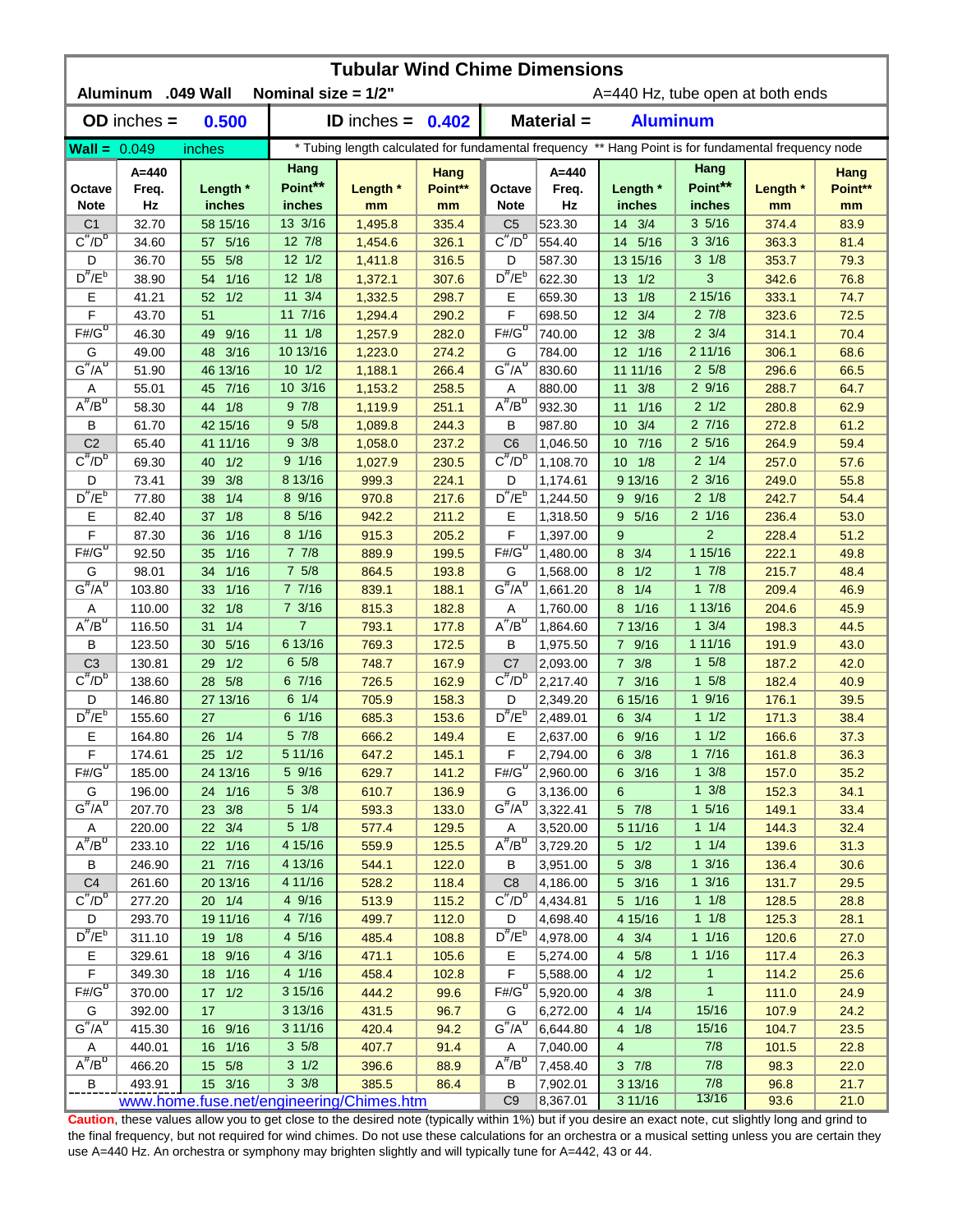| <b>Tubular Wind Chime Dimensions</b><br>Aluminum .049 Wall<br>Nominal size = 3/4"<br>A=440 Hz, tube open at both ends |                          |                                          |                              |                                                                                                      |                       |                        |                          |                         |                           |                |                       |  |
|-----------------------------------------------------------------------------------------------------------------------|--------------------------|------------------------------------------|------------------------------|------------------------------------------------------------------------------------------------------|-----------------------|------------------------|--------------------------|-------------------------|---------------------------|----------------|-----------------------|--|
|                                                                                                                       |                          |                                          |                              |                                                                                                      |                       |                        |                          |                         |                           |                |                       |  |
|                                                                                                                       | $OD$ inches $=$          | 0.750                                    |                              | ID inches = $0.652$                                                                                  |                       |                        | <b>Material =</b>        | <b>Aluminum</b>         |                           |                |                       |  |
| <b>Wall</b> = $0.049$                                                                                                 |                          | inches                                   |                              | * Tubing length calculated for fundamental frequency ** Hang Point is for fundamental frequency node |                       |                        |                          |                         |                           |                |                       |  |
| Octave<br><b>Note</b>                                                                                                 | $A = 440$<br>Freq.<br>Hz | Length *<br>inches                       | Hang<br>Point**<br>inches    | Length *<br>mm                                                                                       | Hang<br>Point**<br>mm | Octave<br><b>Note</b>  | $A = 440$<br>Freq.<br>Hz | Length *<br>inches      | Hang<br>Point**<br>inches | Length *<br>mm | Hang<br>Point**<br>mm |  |
| C <sub>1</sub>                                                                                                        | 32.70                    | 73 3/8                                   | 16 7/16                      | 1,862.3                                                                                              | 417.5                 | C <sub>5</sub>         | 523.30                   | 18 5/16                 | 41/8                      | 464.8          | 104.2                 |  |
| $C^{\#}/D^b$                                                                                                          | 34.60                    | 5/16<br>71                               | 16                           | 1,809.9                                                                                              | 405.8                 | $C^{\#}/D^D$           | 554.40                   | 17 13/16                | 4                         | 452.1          | 101.4                 |  |
| D                                                                                                                     | 36.70                    | 1/4<br>69                                | $15 \frac{1}{2}$             | 1,757.6                                                                                              | 394.0                 | D                      | 587.30                   | 17 5/16                 | 37/8                      | 439.4          | 98.5                  |  |
| $D^{\#}/E^b$                                                                                                          | 38.90                    | 1/4<br>67                                | 15 1/16                      | 1,706.8                                                                                              | 382.7                 | $D^{\prime\prime}/E^b$ | 622.30                   | 16 13/16                | $3 \frac{3}{4}$           | 426.7          | 95.7                  |  |
| Е                                                                                                                     | 41.21                    | 3/8<br>65                                | 14 11/16                     | 1,659.2                                                                                              | 372.0                 | Е                      | 659.30                   | 16 5/16                 | 3 11/16                   | 414.0          | 92.8                  |  |
| F                                                                                                                     | 43.70                    | 63 7/16                                  | 14 1/4                       | 1,610.0                                                                                              | 361.0                 | F                      | 698.50                   | 7/8<br>15               | 39/16                     | 402.9          | 90.3                  |  |
| $F# / G^D$                                                                                                            | 46.30                    | 61 11/16                                 | 13 13/16                     | 1,565.6                                                                                              | 351.0                 | $F# / G^D$             | 740.00                   | 7/16<br>15              | 37/16                     | 391.8          | 87.8                  |  |
| G                                                                                                                     | 49.00                    | 59 15/16                                 | 13 7/16                      | 1,521.2                                                                                              | 341.1                 | G                      | 784.00                   | 15                      | $3 \frac{3}{8}$           | 380.7          | 85.4                  |  |
| $G^{\#}/A^D$                                                                                                          | 51.90                    | 58 1/4                                   | 13 1/16                      | 1,478.4                                                                                              | 331.5                 | $G^H/A^D$              | 830.60                   | 9/16<br>14              | $3 \t1/4$                 | 369.6          | 82.9                  |  |
| Α<br>$A^H/B^D$                                                                                                        | 55.01                    | 56 9/16                                  | 12 11/16                     | 1,435.6                                                                                              | 321.9                 | Α<br>$A^{\#}/B^D$      | 880.00                   | 1/8<br>14               | $3 \frac{3}{16}$          | 358.5          | 80.4                  |  |
|                                                                                                                       | 58.30                    | 54 15/16                                 | 12 5/16<br>12                | 1,394.3                                                                                              | 312.6                 |                        | 932.30                   | 3/4<br>13               | $3 \frac{1}{16}$<br>3     | 349.0          | 78.2                  |  |
| В<br>C <sub>2</sub>                                                                                                   | 61.70<br>65.40           | 53 7/16<br>51 7/8                        | 11 5/8                       | 1,356.2<br>1,316.6                                                                                   | 304.1<br>295.2        | В<br>C <sub>6</sub>    | 987.80<br>1,046.50       | 3/8<br>13<br>13         | 2 15/16                   | 339.5<br>329.9 | 76.1<br>74.0          |  |
| $C^{\#}/D^D$                                                                                                          | 69.30                    | 50 3/8                                   | 11 5/16                      | 1,278.5                                                                                              | 286.6                 | $C^{\prime\prime}/D^D$ | 1,108.70                 | 12 5/8                  | 2 13/16                   | 320.4          | 71.8                  |  |
| D                                                                                                                     | 73.41                    | 48 15/16                                 | 11                           | 1,242.0                                                                                              | 278.5                 | D                      | 1,174.61                 | 1/4<br>12               | $2 \frac{3}{4}$           | 310.9          | 69.7                  |  |
| $D^{\pi}/E^b$                                                                                                         | 77.80                    | 47<br>9/16                               | 10 11/16                     | 1,207.1                                                                                              | 270.6                 | $D^{\#}/E^b$           | 1,244.50                 | 7/8<br>11               | 2 11/16                   | 301.4          | 67.6                  |  |
| Е                                                                                                                     | 82.40                    | 1/4<br>46                                | 10 3/8                       | 1,173.8                                                                                              | 263.2                 | E                      | 1,318.50                 | 9/16<br>11              | 29/16                     | 293.5          | 65.8                  |  |
| F                                                                                                                     | 87.30                    | 7/8<br>44                                | 10 1/16                      | 1,138.9                                                                                              | 255.3                 | F                      | 1,397.00                 | 11<br>1/4               | $2 \frac{1}{2}$           | 285.5          | 64.0                  |  |
| $F# / G^D$                                                                                                            | 92.50                    | 5/8<br>43                                | $9 \frac{3}{4}$              | 1,107.2                                                                                              | 248.2                 | $F# / G^D$             | 1,480.00                 | 7/8<br>10               | 27/16                     | 276.0          | 61.9                  |  |
| G                                                                                                                     | 98.01                    | 3/8<br>42                                | 9 1/2                        | 1,075.5                                                                                              | 241.1                 | G                      | 1,568.00                 | 5/8<br>10               | $2 \frac{3}{8}$           | 269.7          | 60.5                  |  |
| $G^{\#}/A^D$                                                                                                          | 103.80                   | 3/16<br>41                               | 9 1/4                        | 1,045.3                                                                                              | 234.4                 | $G^{\#}/A^D$           | 1,661.20                 | 5/16<br>10 <sup>°</sup> | $2\;5/16$                 | 261.7          | 58.7                  |  |
| Α                                                                                                                     | 110.00                   | 40                                       | 8 15/16                      | 1,015.2                                                                                              | 227.6                 | Α                      | 1,760.00                 | 10                      | $2 \t1/4$                 | 253.8          | 56.9                  |  |
| $A^{\#}/B^{\sigma}$                                                                                                   | 116.50                   | 7/8<br>38                                | 8 11/16                      | 986.6                                                                                                | 221.2                 | $A^H/B^D$              | 1,864.60                 | 9 11/16                 | $2 \frac{3}{16}$          | 245.9          | 55.1                  |  |
| в                                                                                                                     | 123.50                   | 37 3/4                                   | 8 7/16                       | 958.1                                                                                                | 214.8                 | В                      | 1,975.50                 | 9 7/16                  | $2 \frac{1}{8}$           | 239.5          | 53.7                  |  |
| C <sub>3</sub>                                                                                                        | 130.81                   | 36 11/16                                 | $8 \t1/4$                    | 931.1                                                                                                | 208.8                 | C <sub>7</sub>         | 2,093.00                 | 9 3/16                  | $2 \frac{1}{16}$          | 233.2          | 52.3                  |  |
| $C^{\prime\prime}/D^b$                                                                                                | 138.60                   | 5/8<br>35 <sup>2</sup>                   | 8                            | 904.2                                                                                                | 202.7                 | $C^{\#}/D^D$           | 2,217.40                 | 8 15/16                 | $\overline{2}$            | 226.8          | 50.9                  |  |
| D                                                                                                                     | 146.80                   | 5/8<br>34                                | $7 \frac{3}{4}$              | 878.8                                                                                                | 197.0                 | D                      | 2,349.20                 | 8 11/16                 | 1 15/16                   | 220.5          | 49.4                  |  |
| $D^{\#}/E^b$                                                                                                          | 155.60                   | 33 5/8                                   | 7 9/16                       | 853.4                                                                                                | 191.3                 | $D^{\#}/E^b$           | 2,489.01                 | 8 7/16                  | 17/8                      | 214.1          | 48.0                  |  |
| E                                                                                                                     | 164.80                   | 32 11/16                                 | $7\;5/16$                    | 829.6                                                                                                | 186.0                 | Е                      | 2,637.00                 | 8 3/16                  | 1 13/16                   | 207.8          | 46.6                  |  |
| F                                                                                                                     | 174.61                   |                                          | (1/8)                        | 805.8                                                                                                | 180.7                 | F                      | 2,794.00                 | 7 15/16                 | $1 \frac{3}{4}$           | 201.5          | 45.2                  |  |
| $F \overline{\# / G^D}$                                                                                               | 185.00                   | 30 7/8                                   | 6 15/16                      | 783.6                                                                                                | 175.7                 | $F#/\overline{G}^D$    | 2,960.00                 | 7 11/16                 | $1 \frac{3}{4}$           | 195.1          | 43.7                  |  |
| G<br>$G^{\#}/A^D$                                                                                                     | 196.00                   | 29 15/16                                 | 6 11/16                      | 759.8                                                                                                | 170.4                 | G                      | 3,136.00                 | $7 1/2$                 | 1 11/16                   | 190.4          | 42.7                  |  |
|                                                                                                                       | 207.70                   | 29 1/8                                   | $6 \t1/2$<br>$6 \frac{3}{8}$ | 739.2                                                                                                | 165.7                 | $G^{\#}/A^D$           | 3,322.41                 | 7 1/4                   | $1 \t5/8$                 | 184.0          | 41.3                  |  |
| A<br>$A^{\#}/B^D$                                                                                                     | 220.00<br>233.10         | 28 5/16<br>27 1/2                        | 6 3/16                       | 718.6                                                                                                | 161.1<br>156.5        | A<br>$A^{\#}/B^D$      | 3,520.00<br>3,729.20     | 7 1/16<br>$6$ $7/8$     | 19/16<br>19/16            | 179.2<br>174.5 | 40.2<br>39.1          |  |
| В                                                                                                                     | 246.90                   | 26 11/16                                 | 6                            | 698.0<br>677.3                                                                                       | 151.9                 | В                      | 3,951.00                 | 6 11/16                 | 11/2                      | 169.7          | 38.1                  |  |
| C <sub>4</sub>                                                                                                        | 261.60                   | 25 15/16                                 | 5 13/16                      | 658.3                                                                                                | 147.6                 | C <sub>8</sub>         | 4,186.00                 | $6 \t1/2$               | 17/16                     | 165.0          | 37.0                  |  |
| $C^{\frac{\pi}{}}/D^b$                                                                                                | 277.20                   | 25 3/16                                  | $5 \frac{5}{8}$              | 639.3                                                                                                | 143.3                 | $C^{\pi}/D^b$          | 4,434.81                 | 6 5/16                  | 17/16                     | 160.2          | 35.9                  |  |
| D                                                                                                                     | 293.70                   | 24 1/2                                   | $5 \frac{1}{2}$              | 621.8                                                                                                | 139.4                 | D                      | 4,698.40                 | $6 \t1/8$               | $1 \frac{3}{8}$           | 155.5          | 34.9                  |  |
| $D^{\frac{\pi}{r}}/E^b$                                                                                               | 311.10                   | 23 13/16                                 | 5 5/16                       | 604.4                                                                                                | 135.5                 | $D^{\#}/E^b$           | 4,978.00                 | 5 15/16                 | $1 \t5/16$                | 150.7          | 33.8                  |  |
| Е                                                                                                                     | 329.61                   | 23 1/8                                   | 5 3/16                       | 586.9                                                                                                | 131.6                 | Е                      | 5,274.00                 | 5 3/4                   | $1 \t5/16$                | 145.9          | 32.7                  |  |
| F                                                                                                                     | 349.30                   | 22 7/16                                  | 5 <sub>5</sub>               | 569.5                                                                                                | 127.7                 | F                      | 5,588.00                 | 5 5/8                   | $1 \t1/4$                 | 142.8          | 32.0                  |  |
| $F#/\overline{G}^D$                                                                                                   | 370.00                   | 21 13/16                                 | 47/8                         | 553.6                                                                                                | 124.1                 | $F# / G^D$             | 5,920.00                 | 5 7/16                  | $1 \t1/4$                 | 138.0          | 30.9                  |  |
| G                                                                                                                     | 392.00                   | 21 3/16                                  | $4 \frac{3}{4}$              | 537.7                                                                                                | 120.6                 | G                      | 6,272.00                 | 5 5/16                  | $1 \frac{3}{16}$          | 134.8          | 30.2                  |  |
| $G^{\#}/A^D$                                                                                                          | 415.30                   | 20 9/16                                  | $4\,5/8$                     | 521.9                                                                                                | 117.0                 | $G^H/A^D$              | 6,644.80                 | $5 \t1/8$               | $1 \t1/8$                 | 130.1          | 29.2                  |  |
| A                                                                                                                     | 440.01                   | 20                                       | 4 1/2                        | 507.6                                                                                                | 113.8                 | A                      | 7,040.00                 | 5                       | $1 \t1/8$                 | 126.9          | 28.5                  |  |
| $A^H/B^D$                                                                                                             | 466.20                   | 19 7/16                                  | $4 \frac{3}{8}$              | 493.3                                                                                                | 110.6                 | $A^H/B^D$              | 7,458.40                 | 4 7/8                   | 11/16                     | 123.7          | 27.7                  |  |
| В                                                                                                                     | 493.91                   | 18 7/8                                   | 4 1/4                        | 479.0                                                                                                | 107.4                 | В                      | 7,902.01                 | $4 \t3/4$               | 11/16                     | 120.6          | 27.0                  |  |
|                                                                                                                       |                          | www.home.fuse.net/engineering/Chimes.htm |                              |                                                                                                      |                       | C <sub>9</sub>         | 8,367.01                 | 4 9/16                  | $\overline{1}$            | 115.8          | 26.0                  |  |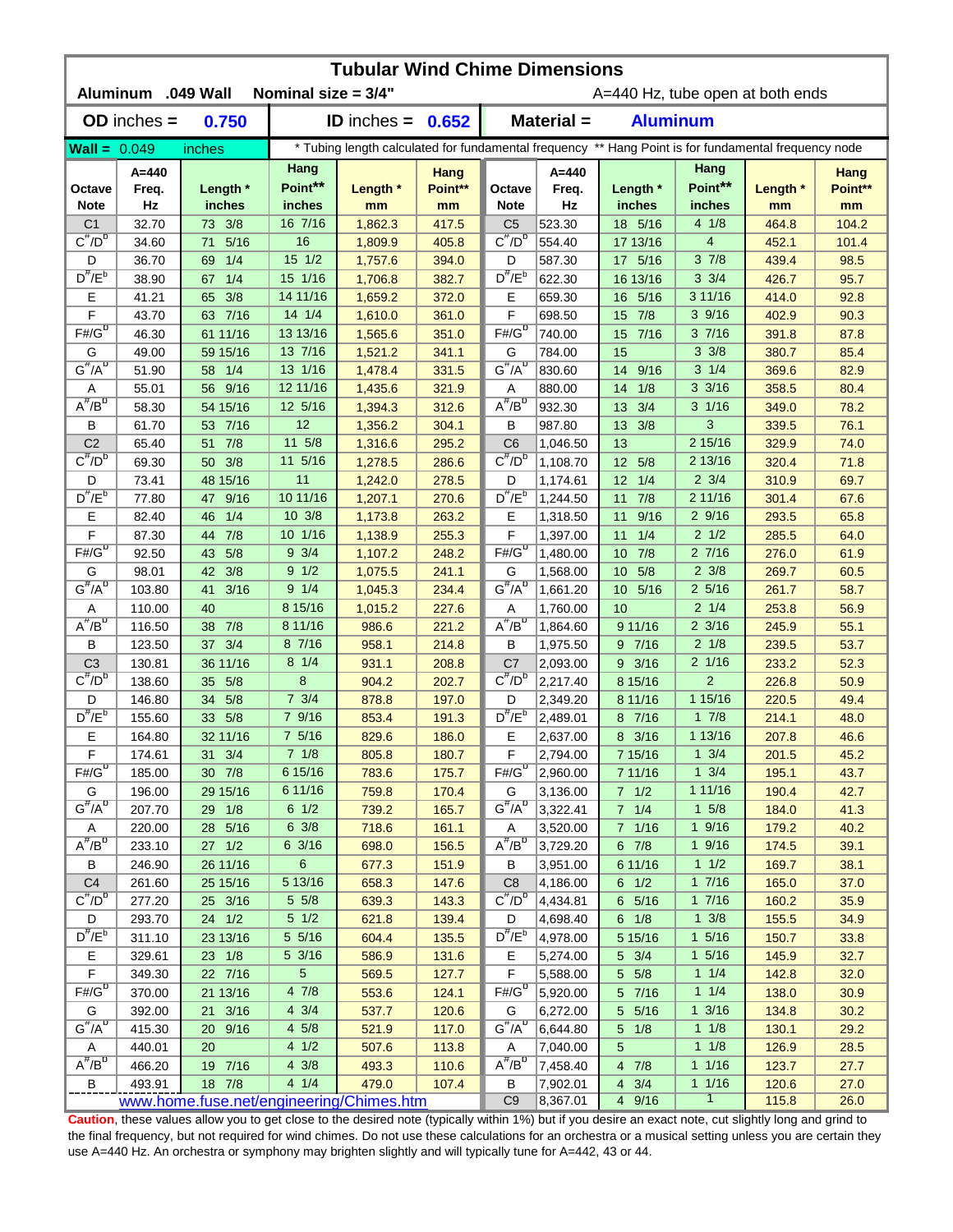| <b>Tubular Wind Chime Dimensions</b> |                    |                                          |                        |                     |                 |                                                       |                                                                                                      |                    |                                    |                |                 |  |
|--------------------------------------|--------------------|------------------------------------------|------------------------|---------------------|-----------------|-------------------------------------------------------|------------------------------------------------------------------------------------------------------|--------------------|------------------------------------|----------------|-----------------|--|
|                                      | Aluminum .049 Wall |                                          | Nominal size $= 1.0$ " |                     |                 | A=440 Hz, tube open at both ends                      |                                                                                                      |                    |                                    |                |                 |  |
|                                      | $OD$ inches $=$    | 1.000                                    |                        | ID inches = $0.902$ |                 |                                                       | Material =                                                                                           | <b>Aluminum</b>    |                                    |                |                 |  |
| <b>Wall = <math>0.049</math></b>     |                    | inches                                   |                        |                     |                 |                                                       | * Tubing length calculated for fundamental frequency ** Hang Point is for fundamental frequency node |                    |                                    |                |                 |  |
| Octave                               | A=440              | Length *                                 | Hang<br>Point**        | Length *            | Hang<br>Point** | Octave                                                | $A=440$<br>Freq.                                                                                     | Length *           | Hang<br>Point**                    | Length *       | Hang<br>Point** |  |
| <b>Note</b>                          | Freq.<br>Hz        | inches                                   | inches                 | mm                  | mm              | <b>Note</b>                                           | Hz                                                                                                   | inches             | inches                             | mm             | mm              |  |
| C <sub>1</sub>                       | 32.70              | 85 7/16                                  | 19 1/8                 | 2,168.4             | 486.2           | C <sub>5</sub>                                        | 523.30                                                                                               | 21 3/8             | 4 13/16                            | 542.5          | 121.6           |  |
| $C^{\#}/D^b$                         | 34.60              | 1/16<br>83                               | 18 5/8                 | 2,108.1             | 472.6           | $C^{\#}/D^D$                                          | 554.40                                                                                               | 3/4<br>20          | 4 5/8                              | 526.6          | 118.1           |  |
| D                                    | 36.70              | 5/8<br>80                                | 18 1/16                | 2,046.3             | 458.8           | D                                                     | 587.30                                                                                               | 1/8<br>20          | 41/2                               | 510.8          | 114.5           |  |
| $D^{\#}/E^b$                         | 38.90              | 5/16<br>78                               | 17 9/16                | 1,987.6             | 445.6           | $D^{\prime\prime}/E^b$                                | 622.30                                                                                               | 9/16<br>19         | 4 3/8                              | 496.5          | 111.3           |  |
| Ε                                    | 41.21              | 1/16<br>76                               | 17 1/16                | 1,930.5             | 432.8           | Ε                                                     | 659.30                                                                                               | 19                 | 4 1/4                              | 482.2          | 108.1           |  |
| F                                    | 43.70              | 7/8<br>73                                | 16 9/16                | 1,874.9             | 420.4           | F                                                     | 698.50                                                                                               | 1/2<br>18          | 41/8                               | 469.5          | 105.3           |  |
| $F# / G^D$                           | 46.30              | 3/4<br>71                                | 16 1/16                | 1,821.0             | 408.3           | $F#/\overline{G}^D$                                   | 740.00                                                                                               | 17 15/16           | $\overline{4}$                     | 455.3          | 102.1           |  |
| G                                    | 49.00              | 69 3/4                                   | 15 5/8                 | 1,770.3             | 396.9           | G                                                     | 784.00                                                                                               | 17 7/16            | 3 15/16                            | 442.6          | 99.2            |  |
| $G^{\#}/A^D$                         | 51.90              | 67 13/16                                 | 15 3/16                | 1,721.1             | 385.9           | $G^H/A^D$                                             | 830.60                                                                                               | 16 15/16           | 3 13/16                            | 429.9          | 96.4            |  |
| Α                                    | 55.01              | 65 7/8                                   | 14 3/4                 | 1,671.9             | 374.8           | Α                                                     | 880.00                                                                                               | 7/16<br>16         | 3 11/16                            | 417.2          | 93.5            |  |
| $A^{\#}/B^{\circ}$                   | 58.30              | 63 15/16                                 | 14 5/16                | 1,622.7             | 363.8           | $A^H/B^D$                                             | 932.30                                                                                               | 16                 | 39/16                              | 406.1          | 91.0            |  |
| В                                    | 61.70              | 62 3/16                                  | 13 15/16               | 1,578.3             | 353.9           | B                                                     | 987.80                                                                                               | 9/16<br>15         | $3 \frac{1}{2}$                    | 395.0          | 88.6            |  |
| C <sub>2</sub>                       | 65.40              | 60 3/8                                   | 13 9/16                | 1,532.3             | 343.5           | C <sub>6</sub>                                        | 1,046.50                                                                                             | 15<br>1/8          | $3 \frac{3}{8}$                    | 383.9          | 86.1            |  |
| $C^{\prime\prime}/D^D$               | 69.30              | 58 11/16                                 | 13 3/16                | 1,489.5             | 333.9           | $\overline{C''}/D^D$                                  | 1,108.70                                                                                             | 14 11/16           | 35/16                              | 372.8          | 83.6            |  |
| D                                    | 73.41              | 57                                       | 12 3/4                 | 1,446.7             | 324.3           | D                                                     | 1,174.61                                                                                             | 14<br>1/4          | $3 \frac{3}{16}$                   | 361.7          | 81.1            |  |
| $D^{\pi}/E^b$                        | 77.80              | 55 3/8                                   | 12 7/16                | 1,405.4             | 315.1           | $D^{\pi}/E^b$                                         | 1,244.50                                                                                             | 7/8<br>13          | $3 \frac{1}{8}$                    | 352.1          | 79.0            |  |
| Е                                    | 82.40              | 53 13/16                                 | 12 1/16                | 1,365.8             | 306.2           | Е                                                     | 1,318.50                                                                                             | 7/16<br>13         | 3                                  | 341.0          | 76.5            |  |
| F                                    | 87.30              | 52 1/4                                   | 11 11/16               | 1,326.1             | 297.3           | F                                                     | 1,397.00                                                                                             | 13<br>1/16         | 215/16                             | 331.5          | 74.3            |  |
| $F# / G^D$                           | 92.50              | 50 13/16                                 | 11 3/8                 | 1,289.6             | 289.1           | $F# / G^D$                                            | 1,480.00                                                                                             | 12 11/16           | $2 \t7/8$                          | 322.0          | 72.2            |  |
| G                                    | 98.01              | 49 5/16                                  | 11 1/16                | 1,251.6             | 280.6           | G                                                     | 1,568.00                                                                                             | 12 5/16            | $2 \frac{3}{4}$                    | 312.5          | 70.1            |  |
| $G^{\#}/A^D$                         | 103.80             | 47 15/16                                 | $10 \frac{3}{4}$       | 1,216.7             | 272.8           | $G^{\#}/A^D$                                          | 1,661.20                                                                                             | 12                 | 2 11/16                            | 304.6          | 68.3            |  |
| Α<br>$A^{\#}/B^D$                    | 110.00             | 9/16<br>46                               | 10 7/16                | 1,181.8             | 264.9           | Α                                                     | 1,760.00                                                                                             | 11<br>5/8          | $2\,5/8$                           | 295.0          | 66.1            |  |
|                                      | 116.50             | 1/4<br>45                                | $10 \t1/8$             | 1,148.4             | 257.5           | $A^{\#}/B^D$                                          | 1,864.60                                                                                             | 5/16<br>11         | 29/16                              | 287.1          | 64.4            |  |
| B                                    | 123.50             | 43 15/16                                 | 97/8                   | 1,115.1             | 250.0           | B                                                     | 1,975.50                                                                                             | 11                 | 27/16                              | 279.2          | 62.6            |  |
| C <sub>3</sub><br>$C^{\#}/D^b$       | 130.81             | 42 11/16                                 | 99/16<br>95/16         | 1,083.4             | 242.9           | C <sub>7</sub><br>$C^{\prime\prime}/D^{\prime\prime}$ | 2,093.00<br>2,217.40                                                                                 | 10 11/16<br>10 3/8 | $2 \frac{3}{8}$<br>$2\frac{5}{16}$ | 271.2          | 60.8            |  |
|                                      | 138.60<br>146.80   | 41 1/2<br>5/16<br>40                     | 9 1/16                 | 1,053.3             | 236.1<br>229.4  | D                                                     | 2,349.20                                                                                             | 10 1/16            | $2 \frac{1}{4}$                    | 263.3<br>255.4 | 59.0<br>57.3    |  |
| D<br>$D^{\#}/E^b$                    | 155.60             | 1/8<br>39                                | $8 \frac{3}{4}$        | 1,023.1<br>993.0    | 222.6           | $D^{\#}/E^b$                                          | 2,489.01                                                                                             | 9 13/16            | $2 \frac{3}{16}$                   | 249.0          | 55.8            |  |
| Е                                    | 164.80             | 38 1/16                                  | 8 9/16                 | 966.0               | 216.6           | Е                                                     | 2,637.00                                                                                             | $9 \t1/2$          | $2 \frac{1}{8}$                    | 241.1          | 54.1            |  |
| F                                    | 174.61             | 36 15/16                                 | $8\;5/16$              | 937.5               | 210.2           | F                                                     | 2,794.00                                                                                             | $9 \t1/4$          | 2 1/16                             | 234.8          | 52.6            |  |
| $F#/\overline{G}^{\sigma}$           | 185.00             | 35 15/16                                 | $8 \t1/16$             | 912.1               | 204.5           | $F# / G^D$                                            | 2,960.00                                                                                             | 9                  | $\overline{2}$                     | 228.4          | 51.2            |  |
| G                                    | 196.00             | 34 7/8                                   | 7 13/16                | 885.1               | 198.4           | G                                                     | 3,136.00                                                                                             | 8 3/4              | 1 15/16                            | 222.1          | 49.8            |  |
| $G^{\#}/A^D$                         | 207.70             | 33 7/8                                   | $7\frac{5}{8}$         | 859.7               | 192.8           | $G^H/A^U$                                             | 3,322.41                                                                                             | $8 \t1/2$          | $1 \t7/8$                          | 215.7          | 48.4            |  |
| A                                    | 220.00             | 32 15/16                                 | $7 \frac{3}{8}$        | 836.0               | 187.4           | Α                                                     | 3,520.00                                                                                             | 8 1/4              | $1 \t7/8$                          | 209.4          | 46.9            |  |
| $A^{\#}/B^D$                         | 233.10             | 32                                       | $7 \frac{3}{16}$       | 812.2               | 182.1           | $A^{\#}/B^D$                                          | 3,729.20                                                                                             | 8                  | 1 13/16                            | 203.0          | 45.5            |  |
| В                                    | 246.90             | 31 1/16                                  | 6 15/16                | 788.4               | 176.8           | В                                                     | 3,951.00                                                                                             | $7 \frac{3}{4}$    | $1 \frac{3}{4}$                    | 196.7          | 44.1            |  |
| C <sub>4</sub>                       | 261.60             | 30 3/16                                  | $6 \frac{3}{4}$        | 766.2               | 171.8           | C <sub>8</sub>                                        | 4,186.00                                                                                             | 7 9/16             | 1 11/16                            | 191.9          | 43.0            |  |
| $C^{\pi}/D^b$                        | 277.20             | 29 5/16                                  | 6 9/16                 | 744.0               | 166.8           | $C^{\pi}/D^b$                                         | 4,434.81                                                                                             | 7 5/16             | $1 \t5/8$                          | 185.6          | 41.6            |  |
| D                                    | 293.70             | 28 1/2                                   | $6 \frac{3}{8}$        | 723.3               | 162.2           | D                                                     | 4,698.40                                                                                             | $7 \t1/8$          | $1 \t5/8$                          | 180.8          | 40.5            |  |
| $D^{\#}/E^b$                         | 311.10             | 27 11/16                                 | 63/16                  | 702.7               | 157.5           | $D^{\#}/E^b$                                          | 4,978.00                                                                                             | 6 15/16            | 19/16                              | 176.1          | 39.5            |  |
| Е                                    | 329.61             | 26 7/8                                   | 6                      | 682.1               | 152.9           | Е                                                     | 5,274.00                                                                                             | $6 \t3/4$          | $1 \t1/2$                          | 171.3          | 38.4            |  |
| F                                    | 349.30             | 26 1/8                                   | $5 \frac{7}{8}$        | 663.1               | 148.7           | F                                                     | 5,588.00                                                                                             | 6 9/16             | $1 \t1/2$                          | 166.6          | 37.3            |  |
| $F#/\overline{G}^D$                  | 370.00             | 25 3/8                                   | 5 11/16                | 644.0               | 144.4           | $F# / G^D$                                            | 5,920.00                                                                                             | $6 \frac{3}{8}$    | 17/16                              | 161.8          | 36.3            |  |
| G                                    | 392.00             | 24 11/16                                 | 5 9/16                 | 626.6               | 140.5           | G                                                     | 6,272.00                                                                                             | 6 3/16             | $1 \frac{3}{8}$                    | 157.0          | 35.2            |  |
| $G^{\#}/A^D$                         | 415.30             | 23 15/16                                 | $5 \frac{3}{8}$        | 607.5               | 136.2           | $G^{\overline{n}}/A^{\overline{D}}$                   | 6,644.80                                                                                             | 6                  | $1 \frac{3}{8}$                    | 152.3          | 34.1            |  |
| Α                                    | 440.01             | 23 5/16                                  | $5 \t1/4$              | 591.7               | 132.7           | A                                                     | 7,040.00                                                                                             | 5 13/16            | $1 \frac{5}{16}$                   | 147.5          | 33.1            |  |
| $A^H/B^D$                            | 466.20             | 22 5/8                                   | 5 1/16                 | 574.2               | 128.7           | $A^H/B^D$                                             | 7,458.40                                                                                             | 5 5/8              | $1 \t1/4$                          | 142.8          | 32.0            |  |
| В                                    | 493.91             | 22                                       | 4 15/16                | 558.4               | 125.2           | B                                                     | 7,902.01                                                                                             | $5 \quad 1/2$      | 11/4                               | 139.6          | 31.3            |  |
|                                      |                    | www.home.fuse.net/engineering/Chimes.htm |                        |                     |                 | C <sub>9</sub>                                        | 8,367.01                                                                                             | 5 5/16             | $1 \frac{3}{16}$                   | 134.8          | 30.2            |  |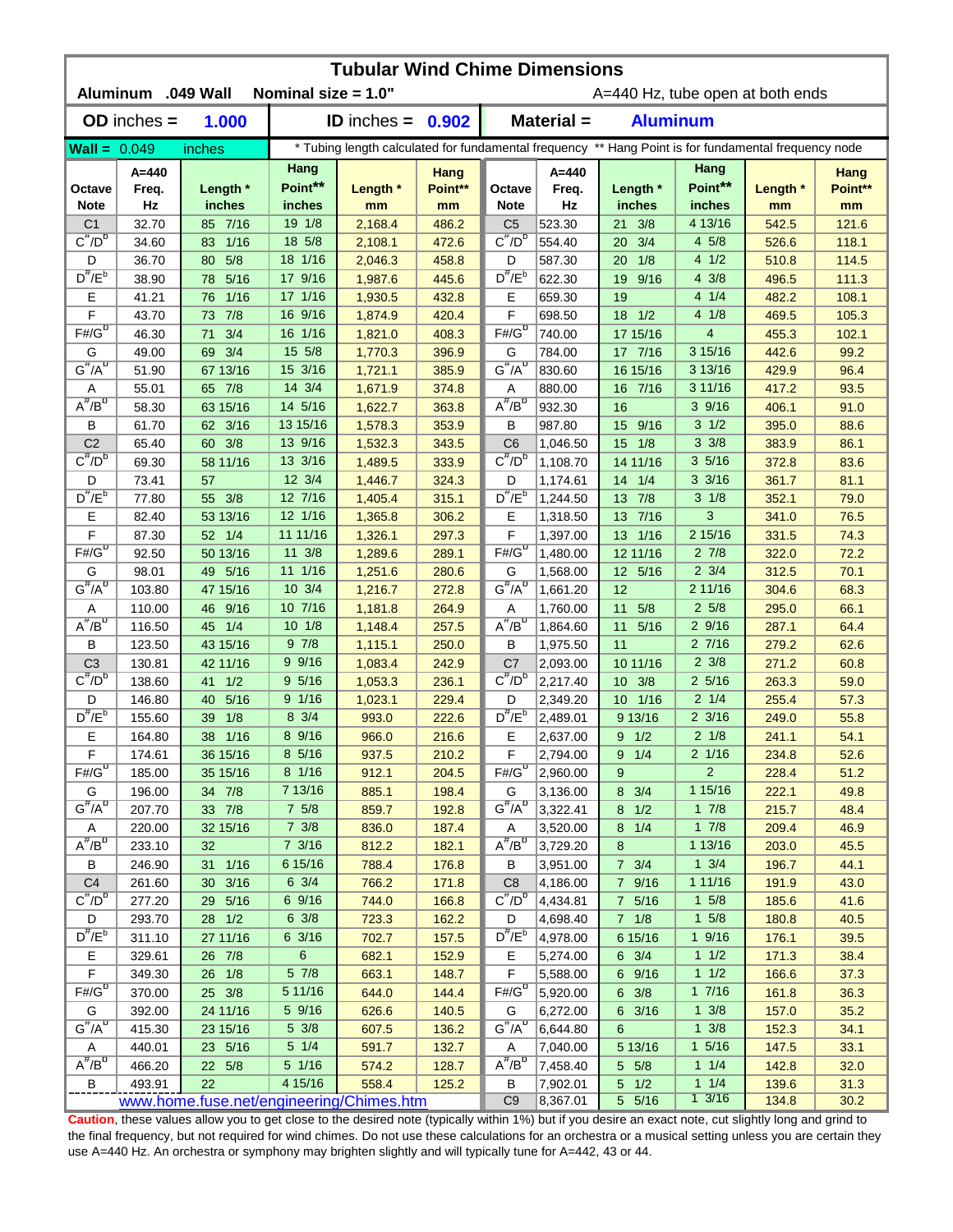|                              | <b>Tubular Wind Chime Dimensions</b><br><b>Aluminum</b><br>.049 Wall<br>Nominal size = $11/4$ "<br>A=440 Hz, tube open at both ends |                                          |                    |                    |                |                                     |                                                                                                      |                        |                                    |                |               |  |  |
|------------------------------|-------------------------------------------------------------------------------------------------------------------------------------|------------------------------------------|--------------------|--------------------|----------------|-------------------------------------|------------------------------------------------------------------------------------------------------|------------------------|------------------------------------|----------------|---------------|--|--|
|                              | $OD$ inches $=$                                                                                                                     | 1.250                                    |                    | ID inches $=$      | 1.152          |                                     | Material =                                                                                           | <b>Aluminum</b>        |                                    |                |               |  |  |
| $Wall = 0.049$               |                                                                                                                                     | inches                                   |                    |                    |                |                                     | * Tubing length calculated for fundamental frequency ** Hang Point is for fundamental frequency node |                        |                                    |                |               |  |  |
|                              | $A = 440$                                                                                                                           |                                          | Hang               |                    | Hang           |                                     | $A = 440$                                                                                            |                        | Hang                               |                | Hang          |  |  |
| Octave<br><b>Note</b>        | Freq.<br>Hz                                                                                                                         | Length *<br>inches                       | Point**<br>inches  | Length *<br>mm     | Point**<br>mm  | Octave<br><b>Note</b>               | Freq.<br>Hz                                                                                          | Length *<br>inches     | Point**<br>inches                  | Length *<br>mm | Point**<br>mm |  |  |
| C <sub>1</sub>               | 32.70                                                                                                                               | 95 15/16                                 | $21 \t1/2$         | 2,434.9            | 545.9          | C <sub>5</sub>                      | 523.30                                                                                               | 24                     | 5 3/8                              | 609.1          | 136.6         |  |  |
| $C^{\#}/D^b$                 | 34.60                                                                                                                               | 93 5/16                                  | 20 15/16           | 2,368.3            | 531.0          | $C^{\#}/D^D$                        | 554.40                                                                                               | 23 5/16                | $5 \t1/4$                          | 591.7          | 132.7         |  |  |
| D                            | 36.70                                                                                                                               | 9/16<br>$90-1$                           | 20 5/16            | 2,298.5            | 515.3          | D                                   | 587.30                                                                                               | 22 5/8                 | 5 1/16                             | 574.2          | 128.7         |  |  |
| $D^{\#}/E^b$                 | 38.90                                                                                                                               | 88                                       | 19 3/4             | 2,233.4            | 500.7          | $D^{\prime\prime}/E^b$              | 622.30                                                                                               | 22                     | 4 15/16                            | 558.4          | 125.2         |  |  |
| Ε                            | 41.21                                                                                                                               | 1/2<br>85                                | 19 3/16            | 2,170.0            | 486.5          | Ε                                   | 659.30                                                                                               | 3/8<br>21              | 4 13/16                            | 542.5          | 121.6         |  |  |
| F                            | 43.70                                                                                                                               | 83                                       | 18 5/8             | 2,106.5            | 472.3          | F                                   | 698.50                                                                                               | 3/4<br>20              | 4 5/8                              | 526.6          | 118.1         |  |  |
| $F# / G^D$                   | 46.30                                                                                                                               | 5/8<br>80                                | 18 1/16            | 2,046.3            | 458.8          | $F# / G^D$                          | 740.00                                                                                               | 3/16<br>20             | 41/2                               | 512.4          | 114.9         |  |  |
| G                            | 49.00                                                                                                                               | 3/8<br>78                                | 17 9/16            | 1,989.2            | 446.0          | G                                   | 784.00                                                                                               | 5/8<br>19              | $4 \frac{3}{8}$                    | 498.1          | 111.7         |  |  |
| $G^{\#}/A^D$                 | 51.90                                                                                                                               | 3/16<br>76                               | 17 1/16            | 1,933.6            | 433.5          | $G^{\#}/A^D$                        | 830.60                                                                                               | $1/16$<br>19           | 4 1/4                              | 483.8          | 108.5         |  |  |
| Α                            | 55.01                                                                                                                               | 74                                       | 16 9/16            | 1,878.1            | 421.1          | Α                                   | 880.00                                                                                               | 1/2<br>18              | 41/8                               | 469.5          | 105.3         |  |  |
| $A^{\#}/B^D$                 | 58.30                                                                                                                               | 7/8<br>71                                | 16 1/8             | 1,824.2            | 409.0          | $A^{\overline{n}}/B^{\overline{D}}$ | 932.30                                                                                               | 18                     | 4 1/16                             | 456.8          | 102.4         |  |  |
| В                            | 61.70                                                                                                                               | 7/8<br>69                                | 15 11/16           | 1,773.4            | 397.6          | В                                   | 987.80                                                                                               | 17 7/16                | 3 15/16                            | 442.6          | 99.2          |  |  |
| C <sub>2</sub>               | 65.40                                                                                                                               | 67 7/8                                   | 15 3/16            | 1,722.7            | 386.2          | C <sub>6</sub>                      | 1,046.50                                                                                             | 16 15/16               | 3 13/16                            | 429.9          | 96.4          |  |  |
| $C^{\prime\prime}/D^D$       | 69.30                                                                                                                               | 65 15/16                                 | 14 13/16           | 1,673.5            | 375.2          | $C^{\prime\prime}/D^D$              | 1,108.70                                                                                             | 1/2<br>16              | 3 11/16                            | 418.8          | 93.9          |  |  |
| D<br>$D^{\frac{\pi}{r}}/E^b$ | 73.41                                                                                                                               | 64 1/16                                  | 14 3/8             | 1,625.9            | 364.5          | D                                   | 1,174.61                                                                                             | 16                     | 39/16                              | 406.1          | 91.0          |  |  |
|                              | 77.80                                                                                                                               | 3/16<br>62                               | 13 15/16           | 1,578.3            | 353.9          | $D^{\#}/E^b$                        | 1,244.50                                                                                             | 9/16<br>15             | $3 \frac{1}{2}$<br>$3 \frac{3}{8}$ | 395.0          | 88.6          |  |  |
| Е<br>F                       | 82.40                                                                                                                               | 60 7/16                                  | 13 9/16<br>13 3/16 | 1,533.9            | 343.9          | Е<br>F                              | 1,318.50                                                                                             | 1/8<br>15              | 35/16                              | 383.9          | 86.1          |  |  |
| $F# / G^D$                   | 87.30                                                                                                                               | 3/4<br>58                                | 12 13/16           | 1,491.1            | 334.3          | $F#/\overline{G}^D$                 | 1,397.00                                                                                             | 14 11/16               | $3 \frac{3}{16}$                   | 372.8          | 83.6          |  |  |
| G                            | 92.50<br>98.01                                                                                                                      | $1/16$<br>57<br>7/16<br>55               | 12 7/16            | 1,448.2<br>1,407.0 | 324.7<br>315.5 | G                                   | 1,480.00<br>1,568.00                                                                                 | 14<br>1/4<br>7/8<br>13 | $3 \frac{1}{8}$                    | 361.7<br>352.1 | 81.1<br>79.0  |  |  |
| $G^{\#}/A^D$                 | 103.80                                                                                                                              | 7/8<br>53                                | 12 1/16            | 1,367.3            | 306.6          | $G^{\#}/A^D$                        | 1,661.20                                                                                             | 13 7/16                | 3                                  | 341.0          | 76.5          |  |  |
| Α                            | 110.00                                                                                                                              | 5/16<br>52 <sub>2</sub>                  | 11 3/4             | 1,327.7            | 297.7          | Α                                   | 1,760.00                                                                                             | 13 1/16                | 2 15/16                            | 331.5          | 74.3          |  |  |
| $A^H/B^D$                    | 116.50                                                                                                                              | 50 13/16                                 | $11 \frac{3}{8}$   | 1,289.6            | 289.1          | $A^{\overline{n}}/B^{\overline{D}}$ | 1,864.60                                                                                             | 12 11/16               | $2 \t7/8$                          | 322.0          | 72.2          |  |  |
| В                            | 123.50                                                                                                                              | 3/8<br>49                                | 11 1/16            | 1,253.1            | 281.0          | В                                   | 1,975.50                                                                                             | 12 3/8                 | $2 \frac{3}{4}$                    | 314.1          | 70.4          |  |  |
| C <sub>3</sub>               | 130.81                                                                                                                              | 48                                       | 10 3/4             | 1,218.2            | 273.1          | C <sub>7</sub>                      | 2,093.00                                                                                             | 12                     | 2 11/16                            | 304.6          | 68.3          |  |  |
| $C^{\prime\prime}/D^b$       | 138.60                                                                                                                              | 5/8<br>46                                | 10 7/16            | 1,183.3            | 265.3          | $C^{\prime\prime}/D^{\prime\prime}$ | 2,217.40                                                                                             | 5/8<br>11              | 25/8                               | 295.0          | 66.1          |  |  |
| D                            | 146.80                                                                                                                              | 5/16<br>45                               | 10 3/16            | 1,150.0            | 257.8          | D                                   | 2,349.20                                                                                             | 5/16<br>11             | 29/16                              | 287.1          | 64.4          |  |  |
| $D^{\prime\prime}/E^b$       | 155.60                                                                                                                              | 44                                       | 97/8               | 1,116.7            | 250.4          | $D^{\#}/E^b$                        | 2,489.01                                                                                             | 11                     | 27/16                              | 279.2          | 62.6          |  |  |
| Е                            | 164.80                                                                                                                              | 42 3/4                                   | 99/16              | 1,085.0            | 243.3          | Е                                   | 2,637.00                                                                                             | 10 11/16               | $2 \frac{3}{8}$                    | 271.2          | 60.8          |  |  |
| F                            | 174.61                                                                                                                              | 41 1/2                                   | $9\frac{5}{16}$    | 1,053.3            | 236.1          | F                                   | 2,794.00                                                                                             | $10 \t3/8$             | $2\frac{5}{16}$                    | 263.3          | 59.0          |  |  |
| $F#/\overline{G}^D$          | 185.00                                                                                                                              | 40 5/16                                  | 9 1/16             | 1,023.1            | 229.4          | $F#/\overline{G}^D$                 | 2,960.00                                                                                             | 10 1/16                | $2 \frac{1}{4}$                    | 255.4          | 57.3          |  |  |
| G                            | 196.00                                                                                                                              | 39 3/16                                  | 8 13/16            | 994.6              | 223.0          | G                                   | 3,136.00                                                                                             | 9 13/16                | $2 \frac{3}{16}$                   | 249.0          | 55.8          |  |  |
| $G^{\#}/A^D$                 | 207.70                                                                                                                              | 38 1/16                                  | 8 9/16             | 966.0              | 216.6          | $G^H/A^D$                           | 3,322.41                                                                                             | $9 \t1/2$              | $2 \frac{1}{8}$                    | 241.1          | 54.1          |  |  |
| Α                            | 220.00                                                                                                                              | 37                                       | 8 5/16             | 939.1              | 210.5          | Α                                   | 3,520.00                                                                                             | $9 \t1/4$              | $2 \frac{1}{16}$                   | 234.8          | 52.6          |  |  |
| $A^{\#}/B^D$                 | 233.10                                                                                                                              | 35 15/16                                 | 8 1/16             | 912.1              | 204.5          | $A^{\overline{n}}/B^D$              | 3,729.20                                                                                             | 9                      | $\overline{a}$                     | 228.4          | 51.2          |  |  |
| В                            | 246.90                                                                                                                              | 34 15/16                                 | 7 13/16            | 886.7              | 198.8          | В                                   | 3,951.00                                                                                             | $8 \t3/4$              | 1 15/16                            | 222.1          | 49.8          |  |  |
| C <sub>4</sub>               | 261.60                                                                                                                              | 33 15/16                                 | $7\frac{5}{8}$     | 861.3              | 193.1          | C <sub>8</sub>                      | 4,186.00                                                                                             | $8 \t1/2$              | $1 \t7/8$                          | 215.7          | 48.4          |  |  |
| $C^{\overline{r}}/D^b$       | 277.20                                                                                                                              | 32 15/16                                 | $7 \frac{3}{8}$    | 836.0              | 187.4          | $C^{\pi}/D^b$                       | 4,434.81                                                                                             | $8 \t1/4$              | $1 \t7/8$                          | 209.4          | 46.9          |  |  |
| D                            | 293.70                                                                                                                              | 32                                       | $7 \frac{3}{16}$   | 812.2              | 182.1          | D                                   | 4,698.40                                                                                             | 8                      | 1 13/16                            | 203.0          | 45.5          |  |  |
| $D^{\frac{\pi}{r}}/E^b$      | 311.10                                                                                                                              | 31 1/8                                   | $\overline{7}$     | 790.0              | 177.1          | $D^{\#}/E^b$                        | 4,978.00                                                                                             | $7 \frac{3}{4}$        | $1 \frac{3}{4}$                    | 196.7          | 44.1          |  |  |
| Е                            | 329.61                                                                                                                              | $30 \t1/4$                               | 6 13/16            | 767.7              | 172.1          | Е                                   | 5,274.00                                                                                             | 7 9/16                 | 1 11/16                            | 191.9          | 43.0          |  |  |
| F                            | 349.30                                                                                                                              | 29 3/8                                   | 6 9/16             | 745.5              | 167.1          | F                                   | 5,588.00                                                                                             | 7 5/16                 | $1 \t5/8$                          | 185.6          | 41.6          |  |  |
| $F# / G^D$                   | 370.00                                                                                                                              | 28 1/2                                   | $6 \frac{3}{8}$    | 723.3              | 162.2          | $F# / G^D$                          | 5,920.00                                                                                             | $7 \t1/8$              | $1 \t5/8$                          | 180.8          | 40.5          |  |  |
| G                            | 392.00                                                                                                                              | 27 11/16                                 | 6 3/16             | 702.7              | 157.5          | G                                   | 6,272.00                                                                                             | 6 15/16                | $1 \frac{9}{16}$                   | 176.1          | 39.5          |  |  |
| $G^{\#}/A^D$                 | 415.30                                                                                                                              | 26 15/16                                 | 6 1/16             | 683.7              | 153.3          | $G^H/A^D$                           | 6,644.80                                                                                             | $6 \t3/4$              | 11/2                               | 171.3          | 38.4          |  |  |
| A                            | 440.01                                                                                                                              | 26 3/16                                  | $5 \frac{7}{8}$    | 664.6              | 149.0          | A                                   | 7,040.00                                                                                             | 6 9/16                 | $1 \t1/2$                          | 166.6          | 37.3          |  |  |
| $A^{\#}/B^D$                 | 466.20                                                                                                                              | 25 7/16                                  | 5 11/16            | 645.6              | 144.7          | $A^H/B^D$                           | 7,458.40                                                                                             | $6 \frac{3}{8}$        | 17/16                              | 161.8          | 36.3          |  |  |
| B                            | 493.91                                                                                                                              | 24 11/16                                 | 5 9/16             | 626.6              | 140.5          | В<br>C <sub>9</sub>                 | 7,902.01                                                                                             | 6 3/16                 | $1 \frac{3}{8}$<br>$1 \frac{3}{8}$ | 157.0          | 35.2          |  |  |
|                              |                                                                                                                                     | www.home.fuse.net/engineering/Chimes.htm |                    |                    |                |                                     | 8,367.01                                                                                             | 6                      |                                    | 152.3          | 34.1          |  |  |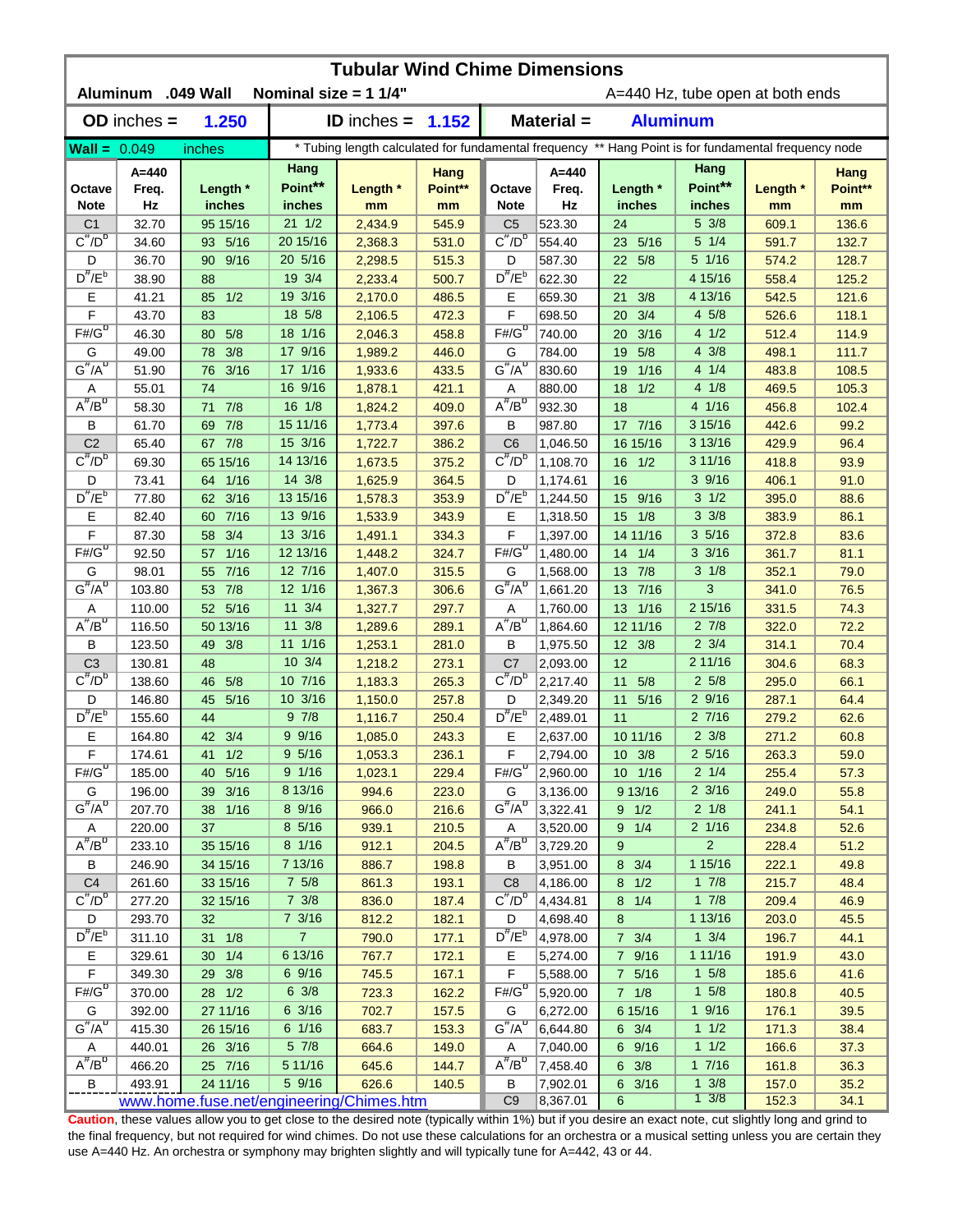| <b>Tubular Wind Chime Dimensions</b> |                     |                                          |                  |                                                                                                      |                 |                                     |                  |                                  |                            |                |                 |  |
|--------------------------------------|---------------------|------------------------------------------|------------------|------------------------------------------------------------------------------------------------------|-----------------|-------------------------------------|------------------|----------------------------------|----------------------------|----------------|-----------------|--|
|                                      | Aluminum, Wall .049 |                                          |                  | Nominal size = $11/2$ "                                                                              |                 |                                     |                  | A=440 Hz, tube open at both ends |                            |                |                 |  |
|                                      | $OD$ inches $=$     | 1.500                                    |                  | <b>ID</b> inches $=$                                                                                 | 1.402           | Material =<br><b>Aluminum</b>       |                  |                                  |                            |                |                 |  |
| $Wall = 0.049$                       |                     | inches                                   |                  | * Tubing length calculated for fundamental frequency ** Hang Point is for fundamental frequency node |                 |                                     |                  |                                  |                            |                |                 |  |
| Octave                               | A=440<br>Freq.      | Length *                                 | Hang<br>Point**  | Length *                                                                                             | Hang<br>Point** | Octave                              | $A=440$<br>Freq. | Length *                         | Hang<br>Point**            | Length *       | Hang<br>Point** |  |
| <b>Note</b>                          | Hz                  | inches                                   | inches           | mm                                                                                                   | mm              | <b>Note</b>                         | Hz               | inches                           | inches                     | mm             | mm              |  |
| C <sub>1</sub><br>$C^{\#}/D^b$       | 32.70               | 105 7/16                                 | 23 5/8<br>23     | 2,676.0                                                                                              | 600.0           | C <sub>5</sub><br>$C^{\#}/D^D$      | 523.30           | 26 3/8                           | 5 15/16<br>$5 \frac{3}{4}$ | 669.4          | 150.1           |  |
|                                      | 34.60               | 102 1/2                                  | 22 5/16          | 2,601.5                                                                                              | 583.2           |                                     | 554.40           | 5/8<br>25                        | 5 9/16                     | 650.4          | 145.8           |  |
| D<br>$D^{\#}/E^b$                    | 36.70               | 99 9/16                                  | 21 11/16         | 2,526.9                                                                                              | 566.5           | D<br>$D^{\#}/E^b$                   | 587.30           | 24 7/8                           | 5 7/16                     | 631.3          | 141.5           |  |
| Е                                    | 38.90<br>41.21      | 96 11/16<br>93 15/16                     | 21 1/16          | 2,453.9<br>2,384.1                                                                                   | 550.2<br>534.5  | Е                                   | 622.30<br>659.30 | 24 3/16<br>23 1/2                | $5 \t1/4$                  | 613.9<br>596.4 | 137.6<br>133.7  |  |
| F                                    | 43.70               | 1/4<br>91                                | 20 7/16          | 2,315.9                                                                                              | 519.2           | F                                   | 698.50           | 22 13/16                         | $5 \frac{1}{8}$            | 579.0          | 129.8           |  |
| $F# / G^D$                           | 46.30               | 5/8<br>88                                | 19 7/8           | 2,249.3                                                                                              | 504.3           | $F#/\overline{G}^D$                 | 740.00           | 22 3/16                          | 5                          | 563.1          | 126.3           |  |
| G                                    | 49.00               | 86 1/8                                   | 19 5/16          | 2,185.9                                                                                              | 490.1           | G                                   | 784.00           | 21 9/16                          | 4 13/16                    | 547.3          | 122.7           |  |
| $G^{\#}/A^D$                         | 51.90               | 83 11/16                                 | 18 3/4           | 2,124.0                                                                                              | 476.2           | $G''/A^D$                           | 830.60           | 20 15/16                         | 4 11/16                    | 531.4          | 119.1           |  |
| Α                                    | 55.01               | 5/16<br>81                               | 18 1/4           | 2,063.7                                                                                              | 462.7           | Α                                   | 880.00           | 5/16<br>20                       | 4 9/16                     | 515.5          | 115.6           |  |
| $A^{\#}/B^D$                         | 58.30               | 79                                       | 17 11/16         | 2,005.0                                                                                              | 449.5           | $A^{\#}/B^D$                        | 932.30           | 3/4<br>19                        | 4 7/16                     | 501.3          | 112.4           |  |
| В                                    | 61.70               | 3/4<br>76                                | 17 3/16          | 1,947.9                                                                                              | 436.7           | В                                   | 987.80           | 3/16<br>19                       | 4 5/16                     | 487.0          | 109.2           |  |
| C <sub>2</sub>                       | 65.40               | 74 9/16                                  | 16 11/16         | 1,892.4                                                                                              | 424.3           | C <sub>6</sub>                      | 1,046.50         | 5/8<br>18                        | 4 3/16                     | 472.7          | 106.0           |  |
| $C^{\#}/D^D$                         | 69.30               | 72 7/16                                  | 16 1/4           | 1,838.5                                                                                              | 412.2           | $C^{\#}/D^D$                        | 1,108.70         | 18<br>1/8                        | 4 1/16                     | 460.0          | 103.1           |  |
| D                                    | 73.41               | 3/8<br>70                                | 15 3/4           | 1,786.1                                                                                              | 400.4           | D                                   | 1,174.61         | 17<br>5/8                        | 3 15/16                    | 447.3          | 100.3           |  |
| $D^{\frac{\pi}{}}/E^b$               | 77.80               | 3/8<br>68                                | 15 5/16          | 1,735.4                                                                                              | 389.1           | $D^{\pi}/E^b$                       | 1,244.50         | 1/8<br>17                        | 3 13/16                    | 434.6          | 97.4            |  |
| Е                                    | 82.40               | 7/16<br>66                               | 14 7/8           | 1,686.2                                                                                              | 378.0           | Е                                   | 1,318.50         | 5/8<br>16                        | $3 \frac{3}{4}$            | 421.9          | 94.6            |  |
| F                                    | 87.30               | 9/16<br>64                               | $14 \frac{1}{2}$ | 1,638.6                                                                                              | 367.4           | F                                   | 1,397.00         | 16 1/8                           | 35/8                       | 409.3          | 91.8            |  |
| $F# / G^D$                           | 92.50               | 62 11/16                                 | 14 1/16          | 1,591.0                                                                                              | 356.7           | $F#/\overline{G}^D$                 | 1,480.00         | 15 11/16                         | $3 \frac{1}{2}$            | 398.1          | 89.3            |  |
| G                                    | 98.01               | 60 15/16                                 | 13 11/16         | 1,546.6                                                                                              | 346.7           | G                                   | 1,568.00         | 15 1/4                           | 37/16                      | 387.0          | 86.8            |  |
| $G^{\#}/A^D$                         | 103.80              | 59 3/16                                  | 13 1/4           | 1,502.2                                                                                              | 336.8           | $G^{\#}/A^D$                        | 1,661.20         | 14 13/16                         | 35/16                      | 375.9          | 84.3            |  |
| Α                                    | 110.00              | 1/2<br>57                                | 12 7/8           | 1,459.4                                                                                              | 327.2           | Α                                   | 1,760.00         | 14 3/8                           | $3 \t1/4$                  | 364.8          | 81.8            |  |
| $A^{\#}/B^D$                         | 116.50              | 7/8<br>55                                | $12 \frac{1}{2}$ | 1,418.1                                                                                              | 317.9           | $A^H/B^D$                           | 1,864.60         | 13 15/16                         | $3 \frac{1}{8}$            | 353.7          | 79.3            |  |
| В                                    | 123.50              | 1/4<br>54                                | 12 3/16          | 1,376.9                                                                                              | 308.7           | B                                   | 1,975.50         | 13 9/16                          | $3 \frac{1}{16}$           | 344.2          | 77.2            |  |
| C <sub>3</sub>                       | 130.81              | 3/4<br>52 <sub>2</sub>                   | 11 13/16         | 1,338.8                                                                                              | 300.2           | C <sub>7</sub>                      | 2,093.00         | 13 3/16                          | 2 15/16                    | 334.7          | 75.0            |  |
| $C^{\#}/D^b$                         | 138.60              | 1/4<br>51                                | $11 \frac{1}{2}$ | 1,300.7                                                                                              | 291.6           | $C^{\prime\prime}/D^{\prime\prime}$ | 2,217.40         | 12 13/16                         | $2 \frac{7}{8}$            | 325.2          | 72.9            |  |
| D                                    | 146.80              | 3/4<br>49                                | $11 \t1/8$       | 1,262.7                                                                                              | 283.1           | D                                   | 2,349.20         | 12 7/16                          | 2 13/16                    | 315.7          | 70.8            |  |
| $D^{\#}/E^b$                         | 155.60              | 3/8<br>48                                | $10 \t7/8$       | 1,227.8                                                                                              | 275.3           | $D^{\prime\prime}/E^b$              | 2,489.01         | 12 1/16                          | 2 11/16                    | 306.1          | 68.6            |  |
| Е                                    | 164.80              | 47                                       | 10 9/16          | 1,192.9                                                                                              | 267.4           | Е                                   | 2,637.00         | 11 3/4                           | $2\,5/8$                   | 298.2          | 66.9            |  |
| F                                    | 174.61              | 45 5/8                                   | $10 \t1/4$       | 1,158.0                                                                                              | 259.6           | F                                   | 2,794.00         | 11 7/16                          | 29/16                      | 290.3          | 65.1            |  |
| $F# / G^D$                           | 185.00              | 44 5/16                                  | 9 15/16          | 1,124.7                                                                                              | 252.1           | $F#/G^D$                            | 2,960.00         | 11 1/16                          | $2 \frac{1}{2}$            | 280.8          | 62.9            |  |
| G                                    | 196.00              | 43 1/16                                  | $9\,5/8$         | 1,092.9                                                                                              | 245.0           | G                                   | 3,136.00         | $10 \t3/4$                       | 27/16                      | 272.8          | 61.2            |  |
| $G^{\#}/A^D$                         | 207.70              | 41 7/8                                   | $9 \frac{3}{8}$  | 1,062.8                                                                                              | 238.3           | $\overline{G^{\#}/A^D}$             | 3,322.41         | 10 7/16                          | $2\;5/16$                  | 264.9          | 59.4            |  |
| A                                    | 220.00              | 40 11/16                                 | 9 1/8            | 1,032.6                                                                                              | 231.5           | Α                                   | 3,520.00         | 10 3/16                          | $2\;5/16$                  | 258.6          | 58.0            |  |
| $A^{\#}/B^D$                         | 233.10              | 39 1/2                                   | 87/8             | 1,002.5                                                                                              | 224.8           | $A^{\#}/B^D$                        | 3,729.20         | $9 \t7/8$                        | $2 \frac{3}{16}$           | 250.6          | 56.2            |  |
| В                                    | 246.90              | 38 3/8                                   | $8\,5/8$         | 974.0                                                                                                | 218.4           | В                                   | 3,951.00         | 9 5/8                            | $2 \frac{3}{16}$           | 244.3          | 54.8            |  |
| C <sub>4</sub>                       | 261.60              | 37 5/16                                  | 8 3/8            | 947.0                                                                                                | 212.3           | C <sub>8</sub>                      | 4,186.00         | 9 5/16                           | $2 \frac{1}{16}$           | 236.4          | 53.0            |  |
| $C^{\frac{\pi}{}}/D^b$               | 277.20              | 36 1/4                                   | $8 \t1/8$        | 920.0                                                                                                | 206.3           | $C^{\pi}/D^b$                       | 4,434.81         | 9 1/16                           | 2 1/16                     | 230.0          | 51.6            |  |
| D                                    | 293.70              | 35 3/16                                  | $7 \t7/8$        | 893.1                                                                                                | 200.2           | D                                   | 4,698.40         | 8 13/16                          | $\overline{2}$             | 223.7          | 50.1            |  |
| $D^{\#}/E^b$                         | 311.10              | 34 3/16                                  | 7 11/16          | 867.7                                                                                                | 194.5           | $D^{\#}/E^b$                        | 4,978.00         | 8 9/16                           | 1 15/16                    | 217.3          | 48.7            |  |
| Е                                    | 329.61              | 33 3/16                                  | 77/16            | 842.3                                                                                                | 188.8           | Е                                   | 5,274.00         | 8 5/16                           | $1 \t7/8$                  | 211.0          | 47.3            |  |
| $\mathsf F$                          | 349.30              | 32 1/4                                   | 7 1/4            | 818.5                                                                                                | 183.5           | F                                   | 5,588.00         | 8 1/16                           | 1 13/16                    | 204.6          | 45.9            |  |
| $F#/\overline{G}^D$                  | 370.00              | 31<br>3/8                                | 7 1/16           | 796.3                                                                                                | 178.5           | $F# / G^D$                          | 5,920.00         | 7 13/16                          | $1 \frac{3}{4}$            | 198.3          | 44.5            |  |
| G                                    | 392.00              | 30 7/16                                  | 6 13/16          | 772.5                                                                                                | 173.2           | G                                   | 6,272.00         | $7\quad5/8$                      | 1 11/16                    | 193.5          | 43.4            |  |
| $G^{\#}/A^D$                         | 415.30              | 29 9/16                                  | $6\;5/8$         | 750.3                                                                                                | 168.2           | $G^H/A^D$                           | 6,644.80         | $7 \frac{3}{8}$                  | $1 \t5/8$                  | 187.2          | 42.0            |  |
| Α                                    | 440.01              | 28 3/4                                   | 6 7/16           | 729.7                                                                                                | 163.6           | Α                                   | 7,040.00         | $7 \frac{3}{16}$                 | $1 \t5/8$                  | 182.4          | 40.9            |  |
| $A^{\#}/B^D$                         | 466.20              | 27 15/16                                 | $6 \t1/4$        | 709.1                                                                                                | 159.0           | $A^H/B^D$                           | 7,458.40         | $\overline{7}$                   | 19/16                      | 177.7          | 39.8            |  |
| В                                    | 493.91              | 27 1/8                                   | 6 1/16           | 688.4                                                                                                | 154.3           | В                                   | 7,902.01         | 6 13/16                          | 11/2                       | 172.9          | 38.8            |  |
|                                      |                     | www.home.fuse.net/engineering/Chimes.htm |                  |                                                                                                      |                 | C <sub>9</sub>                      | 8,367.01         | 6 9/16                           | 11/2                       | 166.6          | 37.3            |  |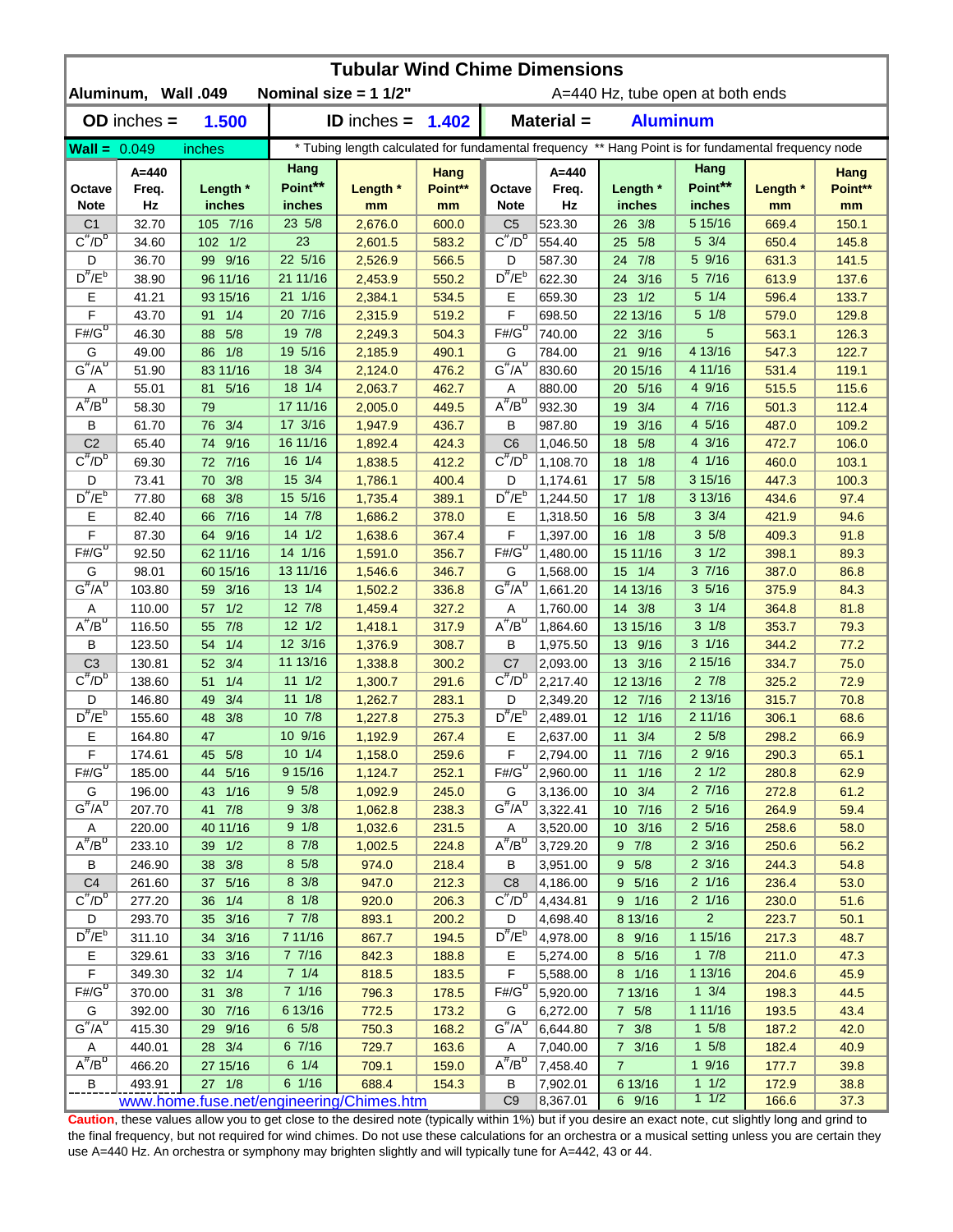| <b>Tubular Wind Chime Dimensions</b> |                    |                                          |                        |                     |                |                                  |                      |                      |                                    |                |                |  |
|--------------------------------------|--------------------|------------------------------------------|------------------------|---------------------|----------------|----------------------------------|----------------------|----------------------|------------------------------------|----------------|----------------|--|
|                                      | Aluminum .049 Wall |                                          | Nominal size = 2.0"    |                     |                | A=440 Hz, tube open at both ends |                      |                      |                                    |                |                |  |
|                                      | $OD$ inches $=$    | 2.000                                    |                        | ID inches = $1.902$ |                | Material =<br><b>Aluminum</b>    |                      |                      |                                    |                |                |  |
| $\text{Wall} = 0.049$                |                    | inches                                   |                        |                     |                |                                  | 3.125                |                      |                                    |                |                |  |
|                                      | $A = 440$          |                                          | Hang                   |                     | Hang           |                                  | $A=440$              |                      | Hang                               |                | Hang           |  |
| Octave                               | Freq.              | Length *                                 | Point**                | Length *            | Point**        | Octave                           | Freq.                | Length *             | Point**                            | Length *       | Point**        |  |
| <b>Note</b>                          | Hz                 | inches                                   | inches                 | mm                  | mm             | <b>Note</b>                      | Hz                   | inches               | inches                             | mm             | mm             |  |
| C <sub>1</sub><br>$C^{\#}/D^b$       | 32.70              | 122 1/4                                  | 27 7/16<br>26 5/8      | 3,102.7             | 695.6          | C <sub>5</sub><br>$C^{\pi}/D^b$  | 523.30               | 30 9/16              | 67/8                               | 775.7          | 173.9          |  |
|                                      | 34.60              | 118 7/8                                  | 25 7/8                 | 3,017.0             | 676.4          |                                  | 554.40               | 29 11/16             | 65/8<br>$6 \frac{1}{2}$            | 753.5          | 168.9          |  |
| D<br>$D^{\#}/E^b$                    | 36.70<br>38.90     | 115 7/16<br>112 1/8                      | 25 1/8                 | 2,929.8<br>2,845.7  | 656.9<br>638.0 | D<br>$D^{\#}/E^b$                | 587.30<br>622.30     | 7/8<br>28<br>28      | $6 \t1/4$                          | 732.8<br>710.6 | 164.3<br>159.3 |  |
| Е                                    | 41.21              | 108 15/16                                | 24 7/16                | 2,764.8             | 619.9          | Е                                | 659.30               | 1/4<br>27            | 6 1/8                              | 691.6          | 155.1          |  |
| F                                    | 43.70              | 3/4<br>105                               | 23 11/16               | 2,683.9             | 601.7          | F                                | 698.50               | 7/16<br>26           | 5 15/16                            | 671.0          | 150.4          |  |
| $F# / G^D$                           | 46.30              | 3/4<br>102                               | 23 1/16                | 2,607.8             | 584.7          | $F# / G^D$                       | 740.00               | 25 11/16             | 5 3/4                              | 651.9          | 146.2          |  |
| G                                    | 49.00              | 7/8<br>99                                | 22 3/8                 | 2,534.8             | 568.3          | G                                | 784.00               | 25                   | 5 5/8                              | 634.5          | 142.3          |  |
| $G^{\#}/A^D$                         | 51.90              | 1/16<br>97                               | 21 3/4                 | 2,463.4             | 552.3          | $G^H/A^D$                        | 830.60               | 24 1/4               | 5 7/16                             | 615.5          | 138.0          |  |
| Α                                    | 55.01              | 1/4<br>94                                | 21 1/8                 | 2,392.1             | 536.3          | Α                                | 880.00               | 9/16<br>23           | 5 5/16                             | 598.0          | 134.1          |  |
| $A^H/B^D$                            | 58.30              | 9/16<br>91                               | $20 \t1/2$             | 2,323.9             | 521.0          | $A^H/B^L$                        | 932.30               | 7/8<br>22            | $5 \frac{1}{8}$                    | 580.6          | 130.2          |  |
| В                                    | 61.70              | 89                                       | 19 15/16               | 2,258.8             | 506.4          | B                                | 987.80               | 1/4<br>22            | 5                                  | 564.7          | 126.6          |  |
| C <sub>2</sub>                       | 65.40              | 7/16<br>86                               | 19 3/8                 | 2,193.8             | 491.8          | C <sub>6</sub>                   | 1,046.50             | 5/8<br>21            | 47/8                               | 548.8          | 123.1          |  |
| $C^{\prime\prime}/D^D$               | 69.30              | 84                                       | 18 13/16               | 2,131.9             | 478.0          | $C^{\#}/D^D$                     | 1,108.70             | 21                   | 4 11/16                            | 533.0          | 119.5          |  |
| D                                    | 73.41              | 5/8<br>81                                | 18 5/16                | 2,071.6             | 464.5          | D                                | 1,174.61             | 20 3/8               | 4 9/16                             | 517.1          | 115.9          |  |
| $D^{\frac{\pi}{r}}/E^b$              | 77.80              | 1/4<br>79                                | 17 3/4                 | 2,011.4             | 450.9          | $D^{\#}/E^b$                     | 1,244.50             | 19 13/16             | 4 7/16                             | 502.8          | 112.7          |  |
| Е                                    | 82.40              | 77                                       | $17 \t1/4$             | 1,954.3             | 438.1          | Е                                | 1,318.50             | 19 1/4               | 4 5/16                             | 488.6          | 109.5          |  |
| F                                    | 87.30              | 74 13/16                                 | 16 3/4                 | 1,898.7             | 425.7          | F                                | 1,397.00             | 18 11/16             | 4 3/16                             | 474.3          | 106.3          |  |
| $F# / G^D$                           | 92.50              | 72 11/16                                 | 16 5/16                | 1,844.8             | 413.6          | $F# / G^D$                       | 1,480.00             | 18 3/16              | 4 1/16                             | 461.6          | 103.5          |  |
| G                                    | 98.01              | 70 5/8                                   | 15 13/16               | 1,792.5             | 401.9          | G                                | 1,568.00             | 17 11/16             | 3 15/16                            | 448.9          | 100.6          |  |
| $G^{\#}/A^D$                         | 103.80             | 68 5/8                                   | 15 3/8                 | 1,741.7             | 390.5          | $G^{\#}/A^D$                     | 1,661.20             | $17 \t1/8$           | 3 13/16                            | 434.6          | 97.4           |  |
| Α                                    | 110.00             | 66 11/16                                 | 14 15/16               | 1,692.5             | 379.5          | Α                                | 1,760.00             | 16 11/16             | $3 \frac{3}{4}$                    | 423.5          | 95.0           |  |
| $A^H/B^D$                            | 116.50             | 64 3/4                                   | 14 1/2                 | 1,643.4             | 368.4          | $A^H/B^U$                        | 1,864.60             | 16 3/16              | 35/8                               | 410.8          | 92.1           |  |
| в                                    | 123.50             | 62 15/16                                 | 14 1/8                 | 1,597.4             | 358.1          | B                                | 1,975.50             | 15 3/4               | $3 \frac{1}{2}$                    | 399.7          | 89.6           |  |
| C <sub>3</sub>                       | 130.81             | 61 1/8                                   | 13 11/16               | 1,551.4             | 347.8          | C <sub>7</sub>                   | 2,093.00             | 5/16<br>15           | 37/16                              | 388.6          | 87.1           |  |
| $C^{\prime\prime}/D^b$               | 138.60             | 59 3/8                                   | 13 5/16                | 1,506.9             | 337.9          | $C^{\#}/D^b$                     | 2,217.40             | 14 7/8               | 35/16                              | 377.5          | 84.6           |  |
| D                                    | 146.80             | 57 11/16                                 | 12 15/16               | 1,464.1             | 328.3          | D                                | 2,349.20             | 14 7/16              | $3 \frac{1}{4}$                    | 366.4          | 82.2           |  |
| $D^{\#}/E^b$                         | 155.60             | 56 1/16                                  | 12 9/16                | 1,422.9             | 319.0          | $D^{\#}/E^b$                     | 2,489.01             | 14                   | $3 \frac{1}{8}$                    | 355.3          | 79.7           |  |
| Е<br>$\mathsf F$                     | 164.80             | 54 7/16                                  | 12 3/16<br>$11 \t 7/8$ | 1,381.6             | 309.8          | Е                                | 2,637.00             | 13 5/8<br>$13 \t1/4$ | $3 \frac{1}{16}$<br>3 <sup>7</sup> | 345.8          | 77.5           |  |
| $F# / G^{D}$                         | 174.61<br>185.00   | 52 15/16                                 | 11 9/16                | 1,343.6             | 301.2<br>292.7 | F.<br>$F# / G^D$                 | 2,794.00             | 12 7/8               | $2 \frac{7}{8}$                    | 336.3          | 75.4           |  |
| G                                    | 196.00             | 51 7/16<br>49 15/16                      | 11 3/16                | 1,305.5<br>1,267.4  | 284.2          | G                                | 2,960.00<br>3,136.00 | $12 \t1/2$           | 2 13/16                            | 326.8<br>317.3 | 73.3<br>71.1   |  |
| $G^{\#}/A^D$                         | 207.70             | 48 1/2                                   | 10 7/8                 | 1,230.9             | 276.0          | $G^H/A^D$                        | 3,322.41             | $12 \t1/8$           | 2 11/16                            | 307.7          | 69.0           |  |
| A                                    | 220.00             | 47 1/8                                   | 10 9/16                | 1,196.0             | 268.2          | A                                | 3,520.00             | 11 13/16             | $2\,5/8$                           | 299.8          | 67.2           |  |
| $A^{\#}/B^D$                         | 233.10             | 45 13/16                                 | $10 \t1/4$             | 1,162.7             | 260.7          | $A^{\#}/B^D$                     | 3,729.20             | 11 7/16              | 29/16                              | 290.3          | 65.1           |  |
| В                                    | 246.90             | 44 1/2                                   | $10$                   | 1,129.4             | 253.2          | В                                | 3,951.00             | $11 \t1/8$           | $2 \frac{1}{2}$                    | 282.4          | 63.3           |  |
| C <sub>4</sub>                       | 261.60             | 43 1/4                                   | 9 11/16                | 1,097.7             | 246.1          | C <sub>8</sub>                   | 4,186.00             | 10 13/16             | 27/16                              | 274.4          | 61.5           |  |
| $C^{\pi}/D^b$                        | 277.20             | 42                                       | 97/16                  | 1,066.0             | 239.0          | $C^{\#}/D^b$                     | 4,434.81             | $10 \t1/2$           | $2 \frac{3}{8}$                    | 266.5          | 59.7           |  |
| D                                    | 293.70             | 40 13/16                                 | 9 1/8                  | 1,035.8             | 232.2          | D                                | 4,698.40             | 10 3/16              | $2\frac{5}{16}$                    | 258.6          | 58.0           |  |
| $D^{\pi}/E^b$                        | 311.10             | 39 5/8                                   | 87/8                   | 1,005.7             | 225.5          | $D^{\#}/E^b$                     | 4,978.00             | 9 15/16              | $2 \frac{1}{4}$                    | 252.2          | 56.5           |  |
| Е                                    | 329.61             | 38 1/2                                   | 8 5/8                  | 977.1               | 219.1          | Е                                | 5,274.00             | 9 5/8                | $2 \frac{3}{16}$                   | 244.3          | 54.8           |  |
| F                                    | 349.30             | 37 7/16                                  | 8 3/8                  | 950.2               | 213.0          | F                                | 5,588.00             | $9 \frac{3}{8}$      | $2 \frac{1}{8}$                    | 237.9          | 53.3           |  |
| $F#/\overline{G}^D$                  | 370.00             | 36 3/8                                   | $8 \t1/8$              | 923.2               | 207.0          | $F# / G^D$                       | 5,920.00             | 9 1/16               | $2 \frac{1}{16}$                   | 230.0          | 51.6           |  |
| G                                    | 392.00             | 35 5/16                                  | 7 15/16                | 896.2               | 200.9          | G                                | 6,272.00             | 8 13/16              | $\overline{2}$                     | 223.7          | 50.1           |  |
| $G^{\#}/A^D$                         | 415.30             | 34 5/16                                  | 7 11/16                | 870.9               | 195.2          | $G^H/A^D$                        | 6,644.80             | 8 9/16               | 1 15/16                            | 217.3          | 48.7           |  |
| Α                                    | 440.01             | 33 5/16                                  | 77/16                  | 845.5               | 189.6          | A                                | 7,040.00             | 8 5/16               | $1 \t7/8$                          | 211.0          | 47.3           |  |
| $A^{\#}/B^D$                         | 466.20             | 32 3/8                                   | $7 \t1/4$              | 821.7               | 184.2          | $A^H/B^D$                        | 7,458.40             | $8 \t1/8$            | 1 13/16                            | 206.2          | 46.2           |  |
| $\overline{B}$                       | 493.91             | 31 7/16                                  | 7 1/16                 | 797.9               | 178.9          | B                                | 7,902.01             | $7 \t7/8$            | $1 \frac{3}{4}$                    | 199.9          | 44.8           |  |
|                                      |                    | www.home.fuse.net/engineering/Chimes.htm |                        |                     |                | C <sub>9</sub>                   | 8,367.01             | 7 5/8                | 111/16                             | 193.5          | 43.4           |  |